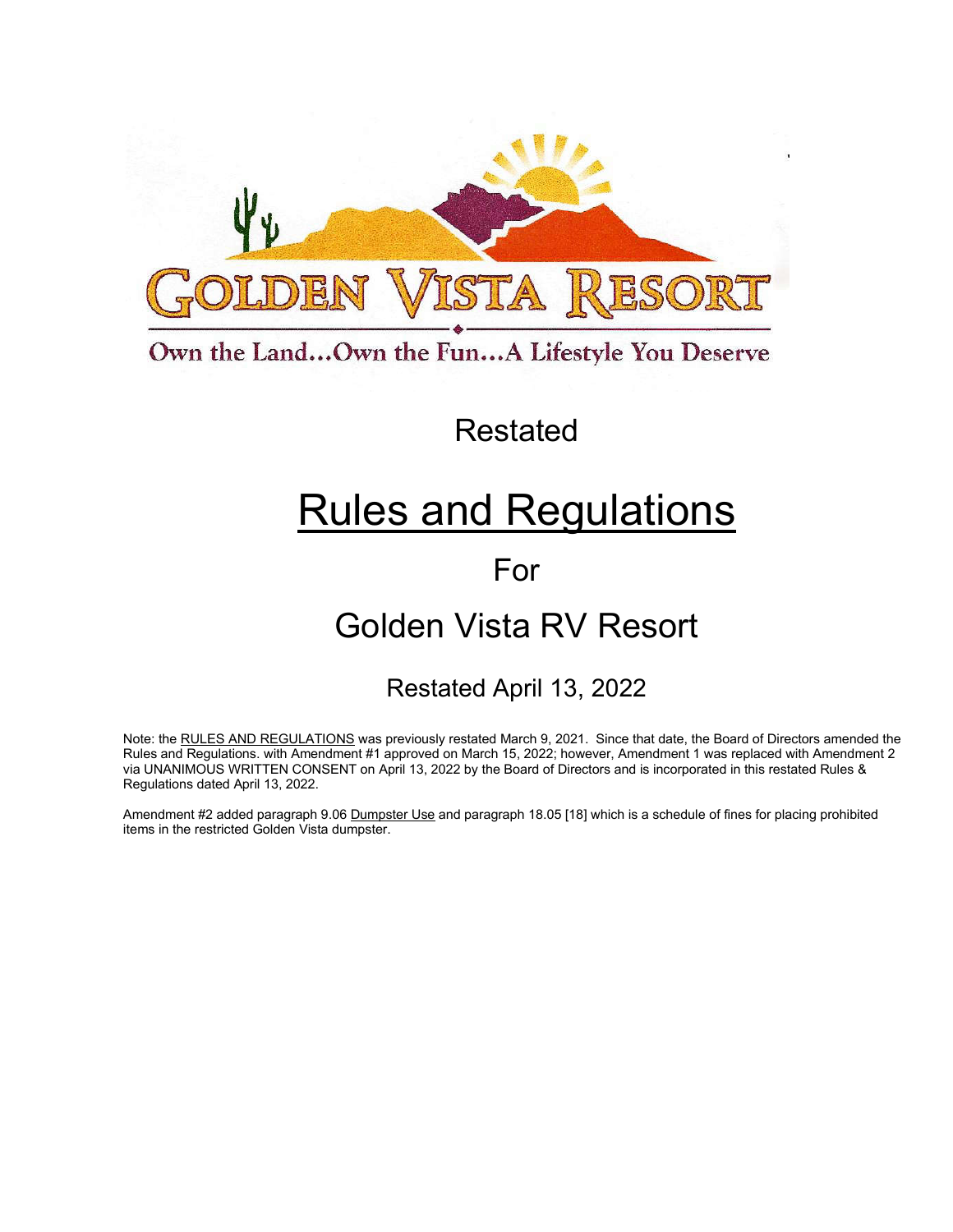## **TABLE OF CONTENTS Rules and Regulations**

#### **Part I - Definitions**

| 1.01 |  |
|------|--|
| 1.02 |  |
| 1.03 |  |
| 1.04 |  |
| 1.05 |  |
| 1.06 |  |
| 1.07 |  |
| 1.08 |  |
| 1.09 |  |
| 1.10 |  |
| 1.11 |  |
| 1.12 |  |
| 1.13 |  |
| 1.14 |  |
|      |  |
|      |  |

## **PART 2 - Decorum**

## **PART 3 - General Information**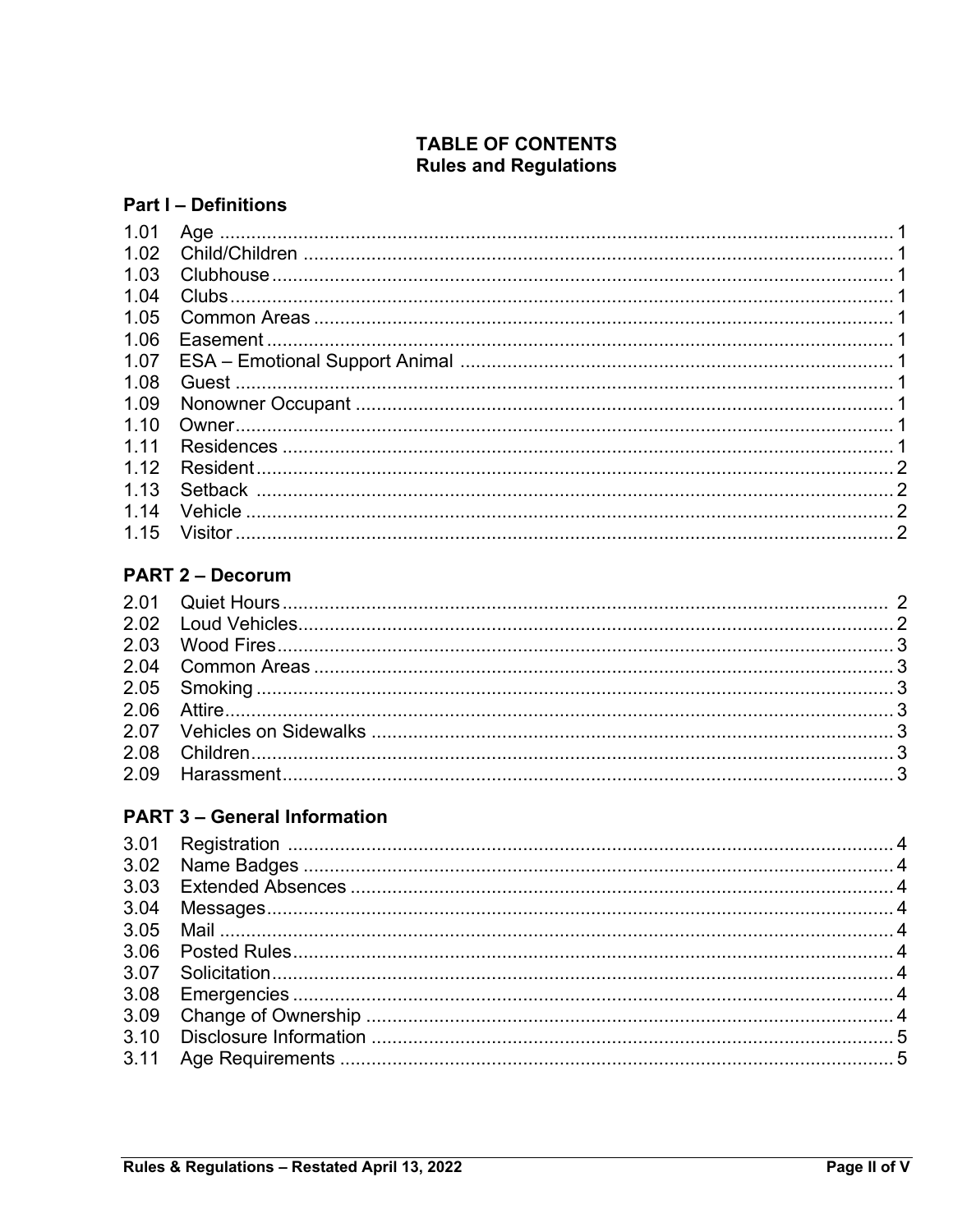### **PART 4 - Miscellaneous**

## **PART 5 - Vehicle Registration and Traffic**

## **PART 6 - Parking**

## PART 7- Swimming Pool and Spa Area Rules

## **PART 8 - Activities**

| 8.01 |  |  |  |  |
|------|--|--|--|--|
|------|--|--|--|--|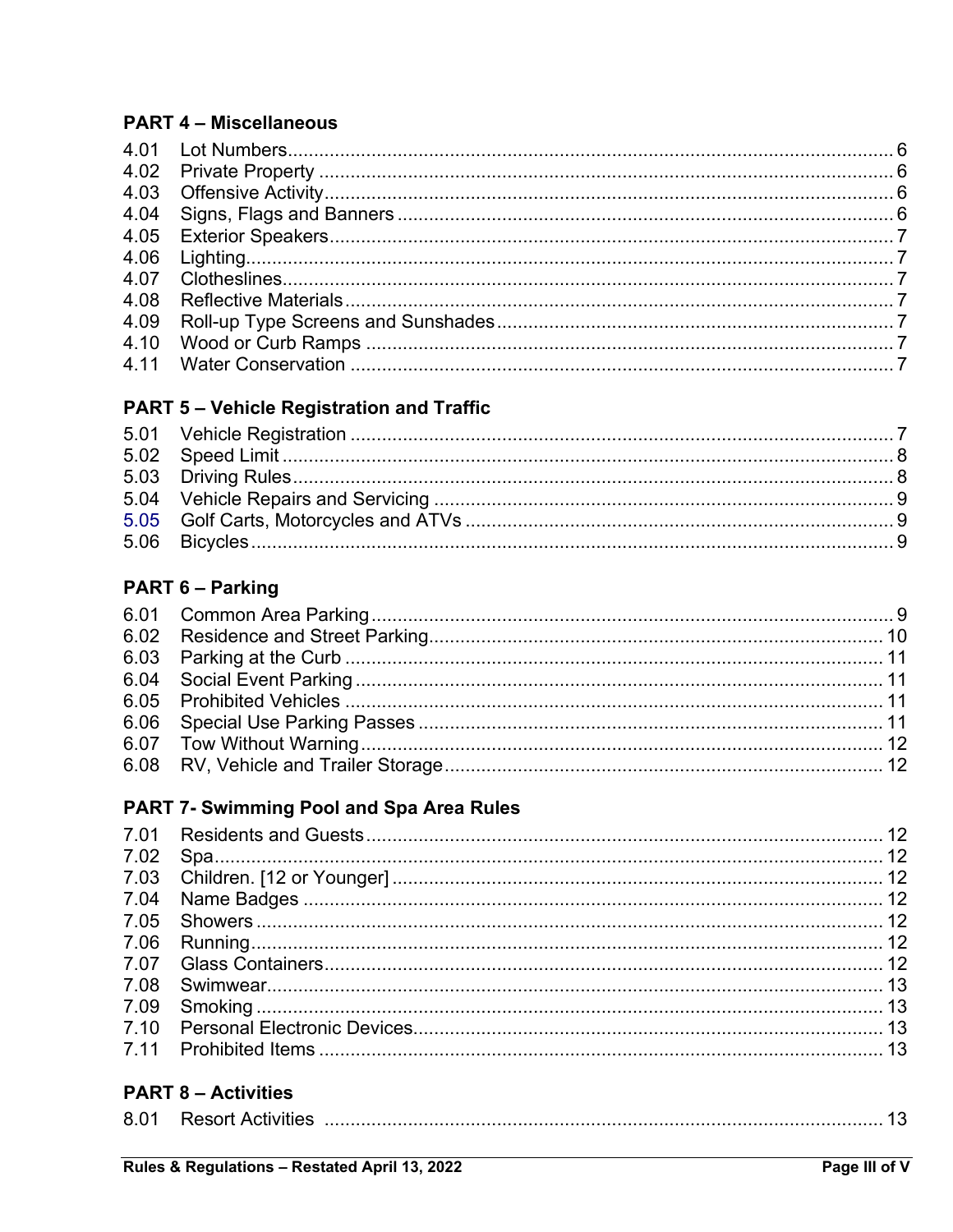### **PART 9 - Use of Resort Facilities**

## **PART 10 - Lot Maintenance**

## PART 11 - Pets

## **PART 12 - Commerce and Business**

## **PART 13 - Lot and Unit Rentals**

## **PART 14 - Resort Employees**

|--|--|--|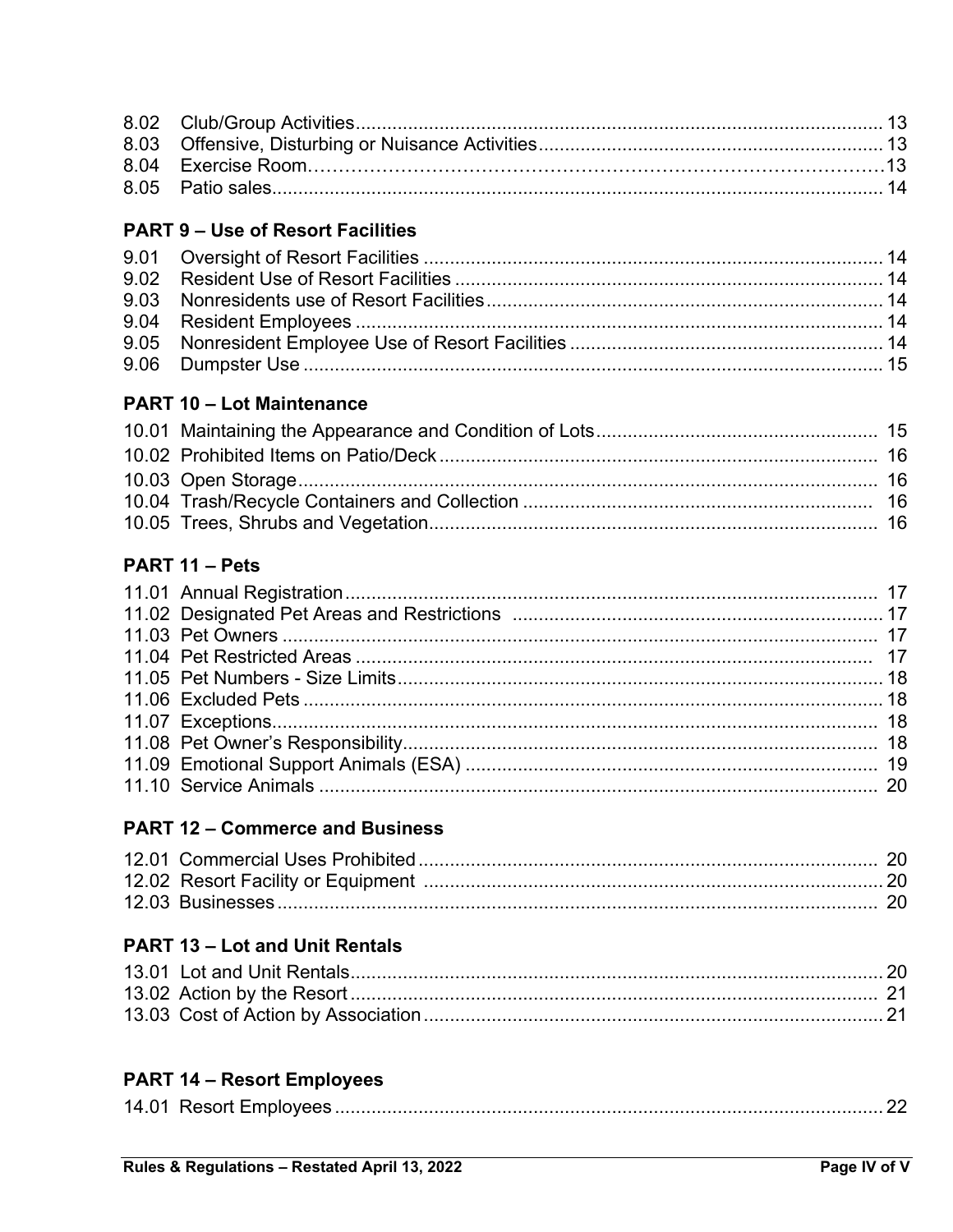## PART 15 - Approved ARC Permit Required for External Unit/Lot Changes

## **PART 16 - Easements and Setbacks**

| 16.01 Easements |  |
|-----------------|--|
|                 |  |

## **PART 17 - Residences**

#### **PART 18 - Enforcement Policy**

### PART 19 - Request for Reasonable Accommodations and Modifications

|--|--|--|--|

## **PART 20 - Dispute Resolution**

## **PART 21- Amendments**

| 21.01 Conflicts |  |
|-----------------|--|
|                 |  |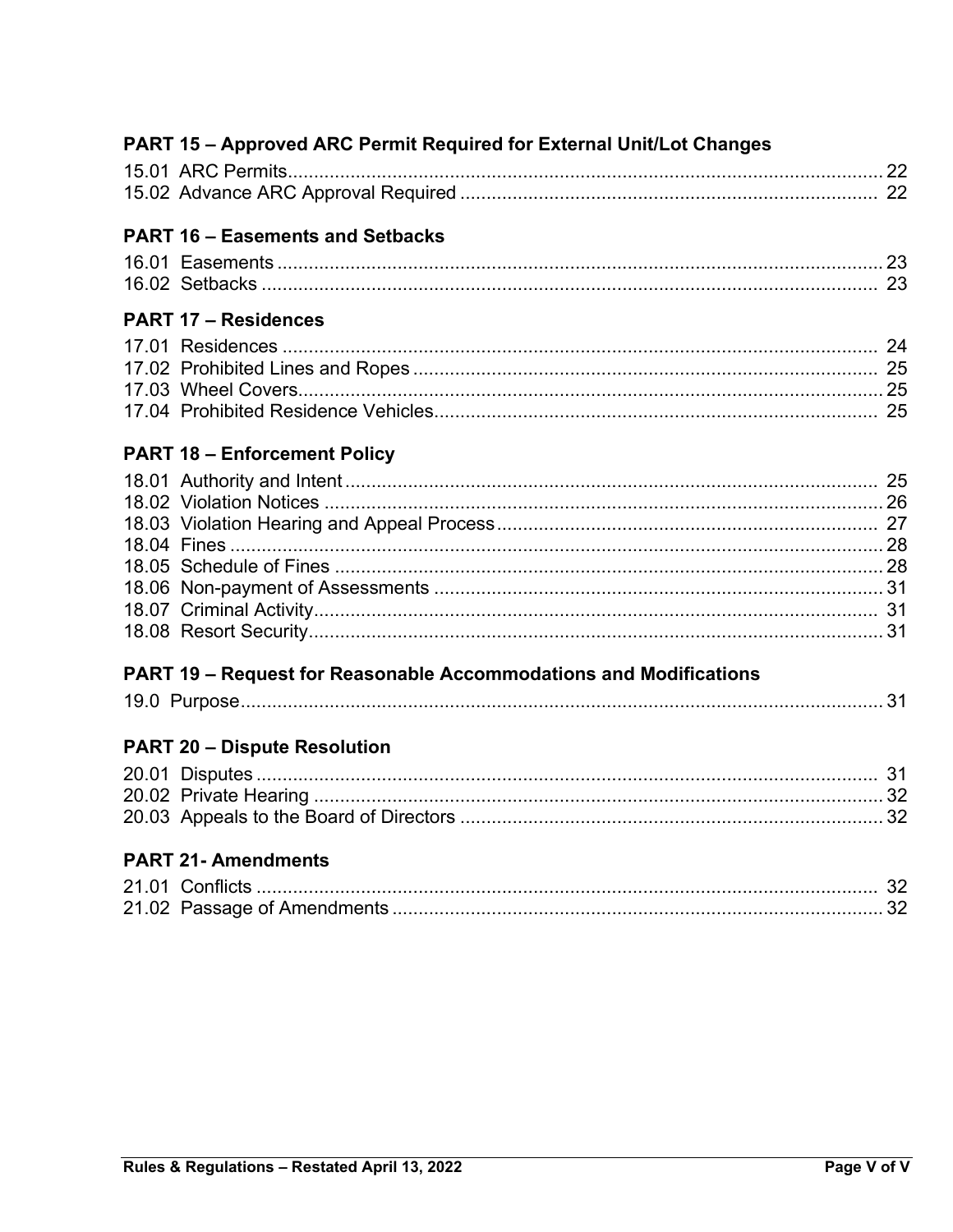#### **AMENDED AND RESTATED RULES AND REGULATIONS GOLDEN VISTA RV RESORT ASSOCIATION, INC.**

#### PART I DEFINITIONS

- 1.01 Age. Age Requirements must comply with the Federal Housing Amendments Act.
	- A. At least one (1) adult resident must be fifty-five (55) years of age at the time of occupancy.
	- B. The second resident*<sup>s</sup>* of a household must be forty (40) years of age.
- 1.02 Child/Children. Persons under eighteen (18) years of age.
- 1.03 Clubhouse. The office and activity complex.
- 1.04 Clubs. Any group of residents, whether formal or informal, created to pursue a common interest, activity or goal, e.g.
	- Entertainment
	- Education
	- Exercise
	- Health & Welfare
	- Charity
	- Arts & Crafts
	- **•** Hobbies
- 1.05 Common Areas. Includes streets, sidewalks, recreation areas, pools, spa, clubhouse and all Resort buildings.
- 1.06 Easement. Four feet (4') along each rear lot line Part 5 Design Guidelines
- 1.07 ESA Emotional Support Animal https://www.azleg.gov/ars/11/01024.htm
- 1.08 Guest. Guests are limited to two (2) adults per residence for a period of no longer than two (2) weeks per calendar year. Children are considered guests, but will not be counted.
- 1.09 Nonowner occupant. A renter, guest or family member occupying an owner's unit/lot.
- 1.10 Owner. The legally recorded owner of a lot.
- 1.11 Residences: AZ § 41-4001 33(c) https://www.azleg.gov/viewdocument/?docName=https://www.azleg.gov/ars/41/04001.htm and CC&Rs #1.16 A residential unit may be: A. Park Model: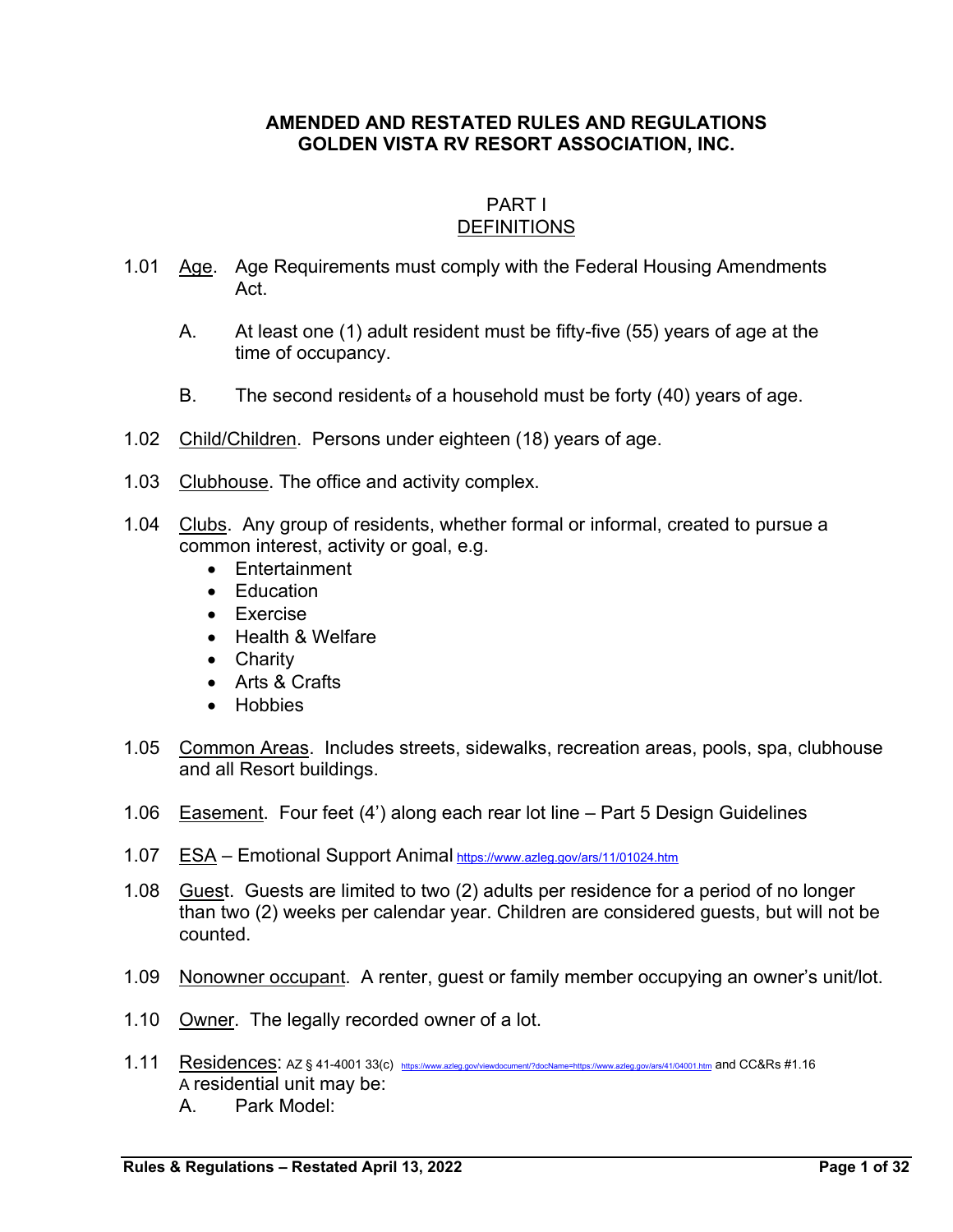- 1. is a recreational vehicle built on a single chassis that is placed upon piers.
- 2. is not self-contained.
- 3. has a gross living area of not less than three hundred twenty (320) square feet and not more than four hundred (400) square feet externally when set up.
- 4. must be connected to the utilities associated with the lot it is on.
- 5. must be a color approved by ARC. *Excluded are: Mobile homes and Mini/tiny homes*
- B. Recreational Vehicle:
	- 1. is a self-contained unit designed to provide temporary living quarters for recreational, camping or travel use. It may be a 5<sup>th</sup> wheel, travel trailer or motor home. It can only be connected to the utilities associated with the lot on which it sets.
		- *Excluded are*
		- *a. mobile homes, buses or home built units.*
		- *b. any vehicle with plumbing, heating or electrical systems that will* 
			- *not operate without being connected to outside utilities.*
		- *c. pickup or truck mounted campers.*
- 1.12 Resident. An adult owner or adult nonowner occupying a residence (this includes the owner/ nonowner occupant's spouse/companion)
- 1.13 Setback. Areas on the front and sides of a lot where restrictions apply set out in Design Guidelines
- 1.14 Vehicle. Any motorized conveyance, including cars, pickups, motorcycles, scooters, ATVs and golf carts.
- 1.15 <u>Visitor</u>. A person who visits a resident of the Resort but does not stay overnight.

#### PART 2 DECORUM

- 2.01 Quiet Hours. In respect for all owners:
	- Every evening quiet hours are from 10:00 PM to 7:00 AM
	- Sundays are to be reasonably quiet all day without what anyone might consider loud or annoying noise, music or sounds being produced by residents, workers or handymen.

*Exception: Outside workers and construction people who are only allowed in the Resort for emergencies on Sundays.* 

2.02 Loud Vehicles. Drivers of diesel trucks, motorcycles and ATVs should operate these vehicles in the Resort at speeds that will keep their operational noise down.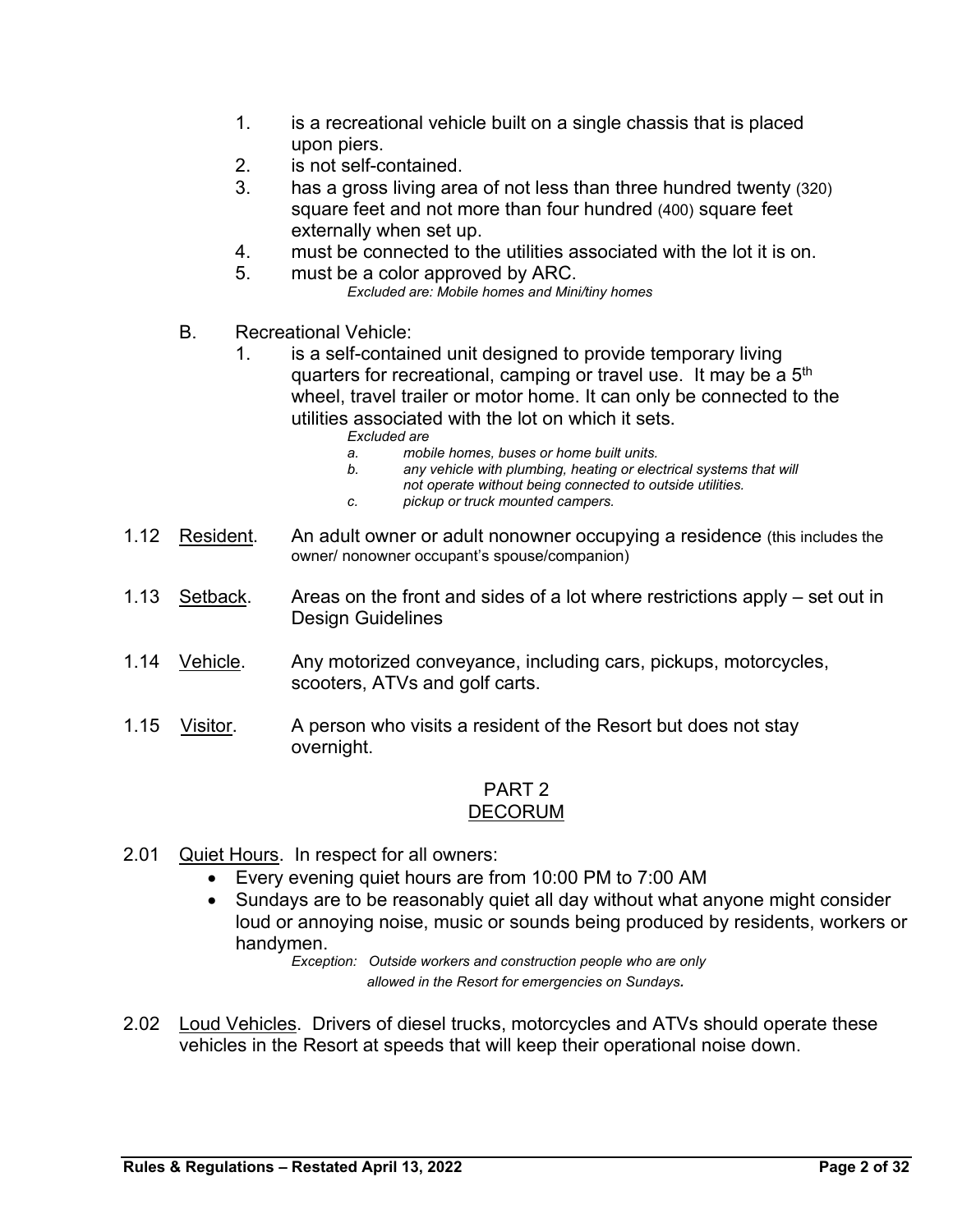- 2.03 Wood Fires. The use of wood in fire pits or wood burning devices creating an open fire are prohibited. All outdoor cooking equipment and fire pits must be portable, selfcontained and use only propane or charcoal.
- 2.04 Common Areas. Residents, guests and visitors are expected to keep the Resort common areas clean and orderly.

No common area, facilities or utilities are to be altered by any individual, group or committee, without approval signed by the Community Manager.

Any damage caused by unauthorized alterations will require the responsible party(ies) to reimburse all costs. The offending party(ies) may be subject to fines.

2.05 Smoking. The Smoke-free Arizona Act applies to all common areas of Golden Visa Resort. https://www.azleg.gov/ars/36/00601-01.htm

No smoking, electronic devices or other smoking material may be used in or around the main complex area or the pool/patio area.

Smoking, electronic vaping devices and other smoking materials [1] are only permitted on personal property, streets and parking area [2] must be at least twenty (20) feet away from doors, windows, and the heating, cooling and ventilation system intakes of a residence, resort buildings and all common areas.

Courtesy requires a smoker asking permission to smoke if anyone is nearby.

2.06 Attire. Proper attire (shirts & shoes) is required in all the common areas including resort buildings, streets and sidewalks.

The only exception is that sun-bathing/swimming attire may be worn around the immediate pool/spa, and shower areas.

Swimwear is required in the pools and spa (cutoffs are not allowed).

Shirts or cover-ups must be worn at all food serving functions in the common, pool and barbecue areas.

2.07 Vehicles on Sidewalks. Bicycles, golf carts, ATVs, scooters, roller skates, roller blades, skate boards and other vehicles are prohibited from being driven or operated on sidewalks.

Exception*: vehicles in the process of transporting a handicapped person.*

- 2.08 Children. Children shall be accompanied by an adult resident, guest or visitor when in the common areas.
- 2.09 Harassment. For the purpose of this section, "harassment" means any conduct directed at a specific person who would cause a reasonable person to be seriously alarmed, offended, annoyed, or feel harassed.

Harassment is a criminal act described/detailed in: https://www.azleg.gov/ars/13/02921.htm

The Board of Directors is required to take appropriate action as specified in the Enforcement Policy.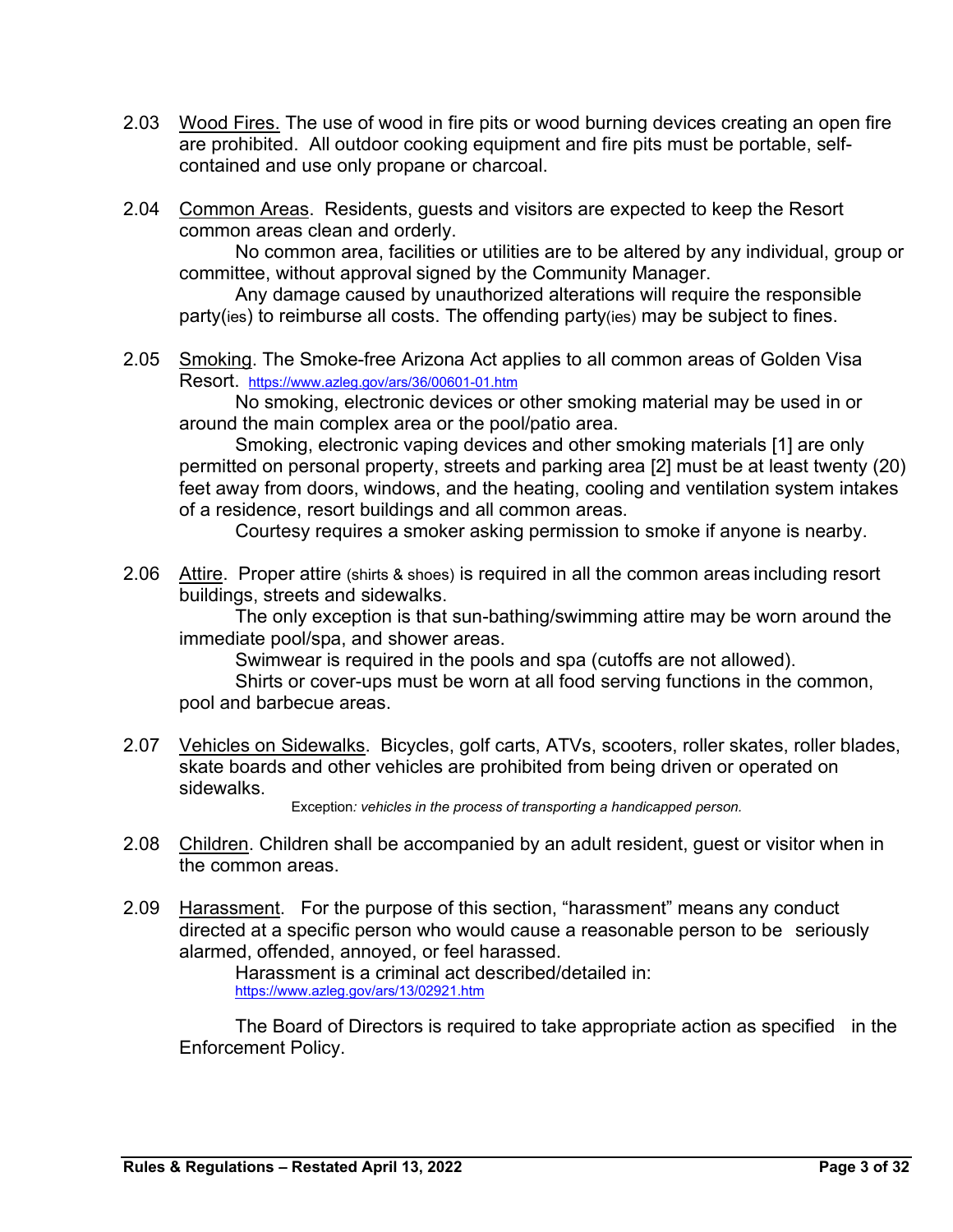#### PART 3 GENERAL INFORMATION

- 3.01 Registration. Owners, guests and nonowner occupants, including their children, must register at the Main Desk upon arrival in the Resort and secure Name Badges. Pets must also be registered and meet all requirements in R&R Part 10.
- 3.02 Name Badges. The badges are a means of introduction and identification. Each owner, nonowner occupant and guest (over the age of 12) must have a badge. Name badges:
	- A. must be worn at all times when in the common areas of the Resort. *Exception: When in the swimming/spa area, the badge must be available upon request*.
	- B. will be provided to all owners upon purchasing a unit/lot. Replacement badges can be purchased at the Main Desk.
	- C. for nonowner occupants and guests over the age of twelve (12) should be purchased for a non-refundable fee at the Main Desk.
- 3.03 Extended Absences. To ascertain Resort records are current and accurate, residents must notify the Main Desk in writing or in person:
	- A. when leaving the Resort for five (5) days or longer.
	- B. as soon as possible upon returning.
- 3.04 Messages. Emergency telephone messages will be delivered.
- 3.05 Mail. Mail is transferred from US Postal Service and placed in locked resident mailboxes by US Postal Service employees.
- 3.06 Posted Rules. Specific rules must be posted in all common areas.
- 3.07 Solicitation. Excluding Resort activities, door-to-door sales or soliciting funds is prohibited. Solicitation for Resort activities requires prior approval of the Community Manager.
- 3.08 Emergencies. There is no in-park emergency service available to residents and guests. Residents and guests are advised to dial 911.
- 3.09 Change of Ownership.
	- A. Owner:

It is recommended that an owner with the intent to sell or list a unit/lot notify the ARC Office so the required compliance inspection is made in a timely manner.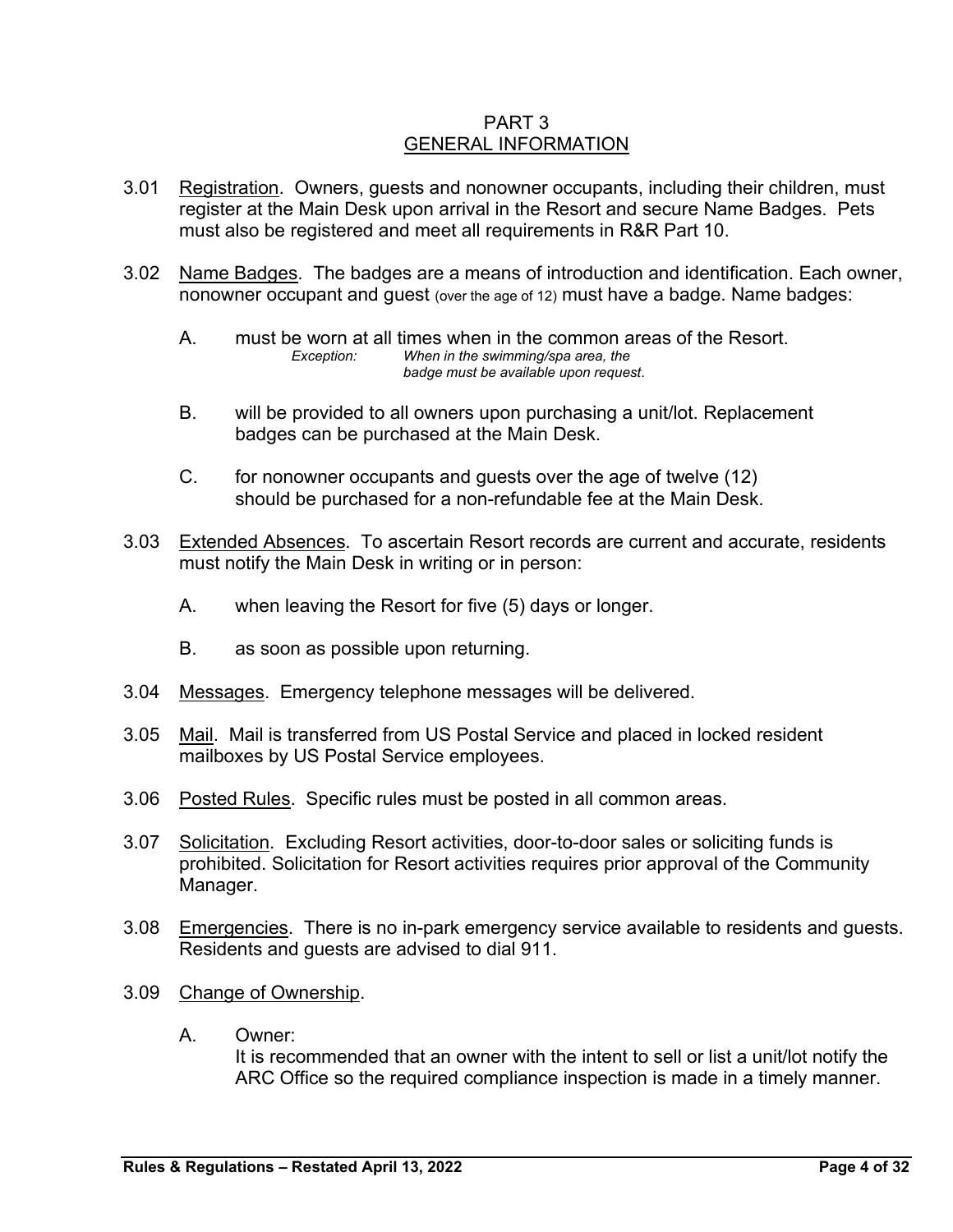B. Purchaser:

At the time of purchasing a unit/lot, a new owner must provide the office with proof of ownership (a copy of the registered Deed) within thirty (30) days of ownership change.

3.10 Disclosure Information. The Resort will provide all of the information required by AZ § 33- 1806 https://www.azleg.gov/ars/33/01806.htm for each lot resale and updating of the Resort's records.

#### 3.11 Age Requirements.

A. Owner/nonowner occupant must be fifty-five (55) years of age as described in the Federal Fair Housing Amendments Act. https://www.justice.gov/crt/fair-housing-act-1/

- B. Proof of age upon purchase or rental of a lot will be required.
- C. One (1) of the two (2) residents permitted to occupy a lot must have passed a fifty-fifth (55th) birthday at the time of occupancy.
- D. A second resident of the household must be at least forty (40) years of age. Exception*: When the Manager has granted written approval-*
- E. No child may reside in the resort as a resident.
- F. Special Age Waivers A temporary waiver may only be granted to the owner, nonowner occupant, an immediate family member or legal representative upon written request.

The request for a special age waiver must be approved by the Community Manager prior to occupancy and include:

- 1. the specific health/hardship reason(s).
- 2. what is to be accomplished.
- 3. the time frame involved.
- 4. the names of the party(ies) to occupy the unit (no more than two [2] adults).

When the owner/nonowner occupant is not occupying a lot due to health or hardship reasons, age restrictions may be temporarily waived under the following conditions:

- a. Opening /closing the premises.
- b. Preparation for sale or rental.
- c. Other circumstances the Community Manager deems appropriate.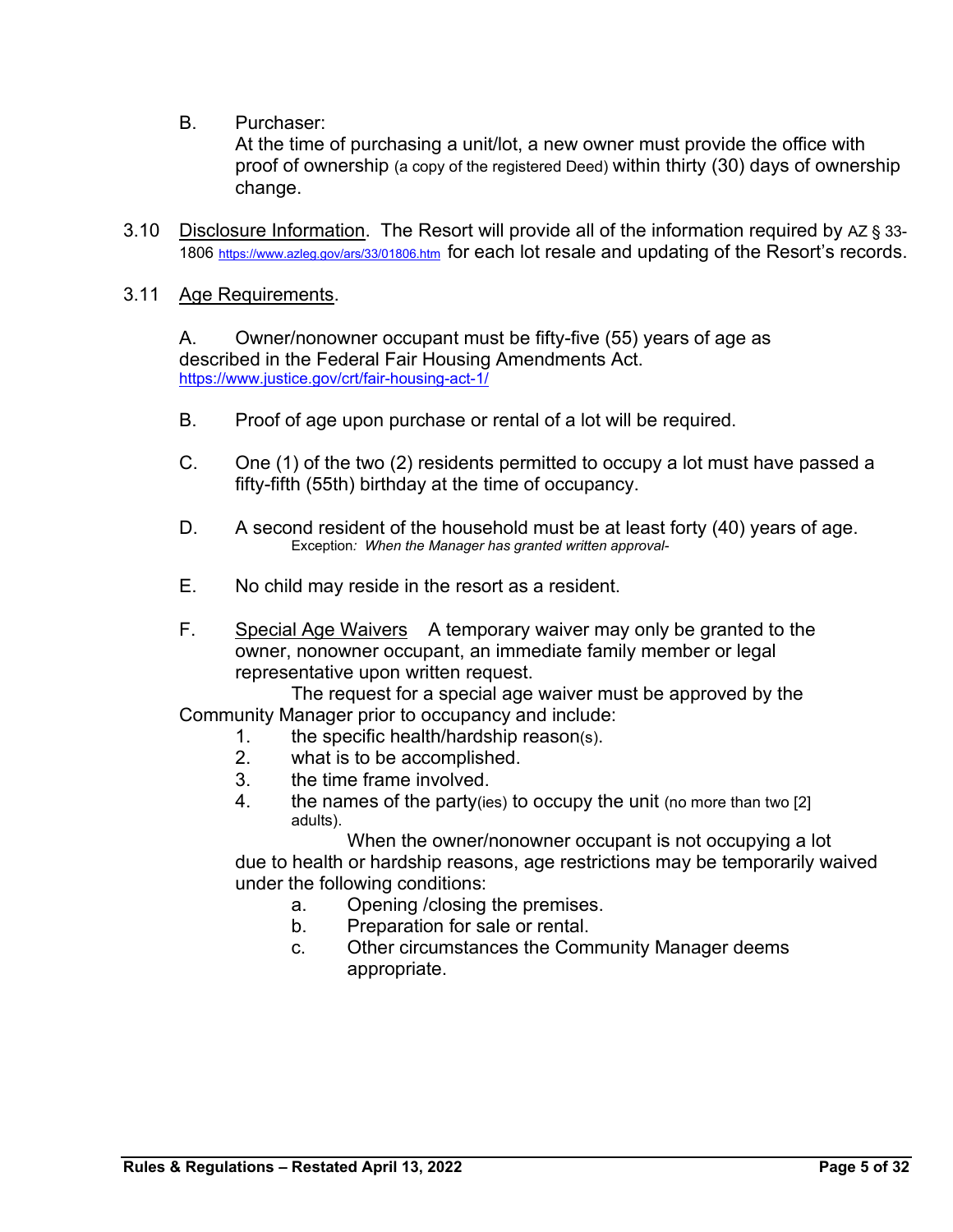#### PART 4 MISCELLANEOUS

- 4.01 Lot Numbers. Lot numbers are located on the roadside curb in front of each unit. lot numbers are to be visible from the street and must not be obstructed by any object.
- 4.02 Private Property. Respect your neighbor's right to privacy by using the streets rather than crossing through a private lot without permission. This applies to bicycle, skates and scooter traffic as well as pedestrians.
- 4.03 Offensive Activity. No offensive activities are allowed within the Resort. Fines may apply.
- 4.04 Signs, Flags and Banners The following provisions apply to signs, flags and banners posted or displayed within Resort boundaries by lot owners and businesses:
	- A. Signs.
		- 1. No private business signs are permitted.
		- 2. Lot owners and Realtors may display standard industry sized 'For Sale' or 'Rental' signs (18"x24") plus sign riders (6"x24").
		- 3**.** Lot owners may post "Open House" signs only after 8:00 a.m. and before 6:00 pm.
		- 4. A single sign affixed to palm trees:
			- a. may not exceed 10" x 14"
			- b. may be affixed with bungees or tie-downs. Nails, staples or screws cannot be used to attach a sign to a palm tree
			- c. may NOT be for Resort elections
		- 5**.** Approved in-Resort businesses or products are not permitted to display signs, advertise on vehicles or in any other way that would indicate a phone number or address location in the Resort.
	- B. Political signs, flags and banners:
		- 1. Resort Elections
			- a. Political signs supporting candidates for a Resort election may be not be larger than 10" X 14" each.
			- b. May be hung or posted only following the nomination of candidates and must be removed no later than three (3) days following the election.
		- 2. Other Political Flections
			- a. Political signs supporting candidates for a non-Resort election may be not be larger than an aggregate total of nine (9) square feet on a lot.
			- b. may be hung or posted no earlier than seventy-one (71) days in advance of the election and MUST be removed no later than three (3) days following the election, as provided in Arizona Statute: *https://www.azleg.gov/ars/33/01808.htm*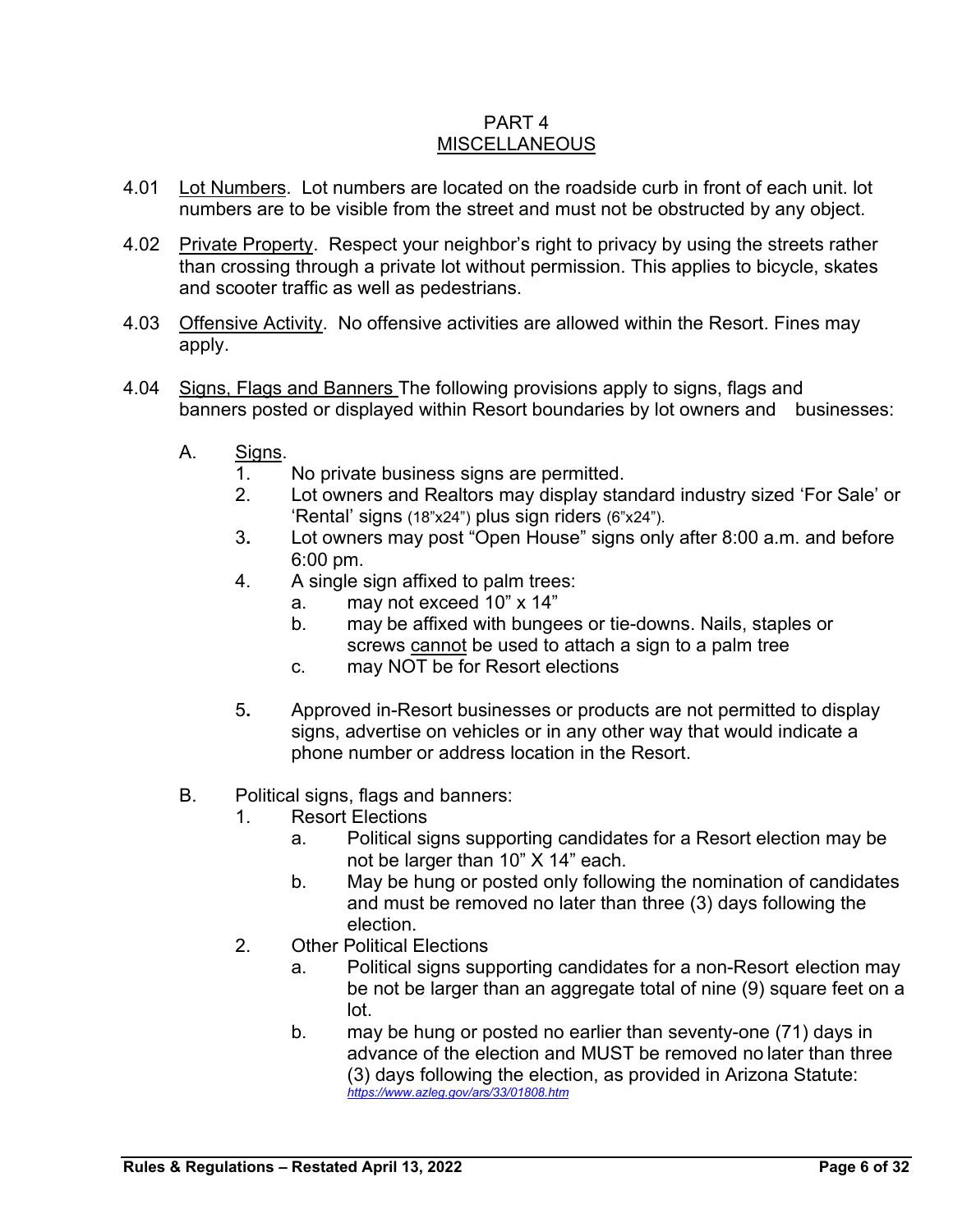- C. Personal signs, flags and banners permitted.
	- 1. Name and address signs.
	- 2. Fabric seasonal, decorative, state/country, sports and patriotic.
- 4.05 Exterior Speakers. No loud or shrill exterior speakers, horns, whistles, bells or sound devices (except devices used exclusively for security purposes) shall be located, used or placed within the Resort without written approval of the Community Manager.
- 4.06 Lighting. All external lighting must be shielded and directed away from streets and neighbors – see Design Guidelines. *https://goldenvistaresort.nabrnetwork.com/files/3803/dyn118740/Design-Guidelines-Restated\_Feb-4-2020.pdf*
- 4.07 Clotheslines. No garments, rugs, laundry or similar articles may be hung or suspended from porch railings, automobiles, windows or outside of a residence. Clotheslines are available behind the Resort laundries.
- 4.08 Reflective Materials. NO reflective material that could present a fire hazard may be installed or placed outside or inside any window or door of a residence or recreational vehicle. This includes, but is not limited to reflective screens, reflective glass, mirrors or similar materials.
- 4.09 Roll-up Type Screens and Sunshades. Screens/sunshades must be fastened down and kept taut.

Screens/sunshades may be left down to protect a vehicle during the off season, but only if the owner has a caretaker that will ascertain they are kept taut.

If the owner does not have a caretaker for their unit/lot, screens and sunshades must be rolled up when owner leaves the Resort.

- 4.10 Wood or curb ramps. Wood or curb ramps in driveways are not allowed.
- 4.11 Water Conservation. It is critical that each owner/guest conserve water. Water shortages and rising costs make the following rules necessary. In the interest of desert water conservation:
	- A no cars, trucks, vans, motorcycles, ATVs or SUVs should be washed in the Resort.
	- B. recreational vehicles and park models may be washed only once per year.
	- C. patios and car ports may be hosed off only once per month.<br>Exception: Following high winds or storm Following high winds or storm Fines may apply.

#### PART 5 VEHICLE REGISTRATION AND TRAFFIC

- 5.01 Vehicle Registration.
	- A. Residents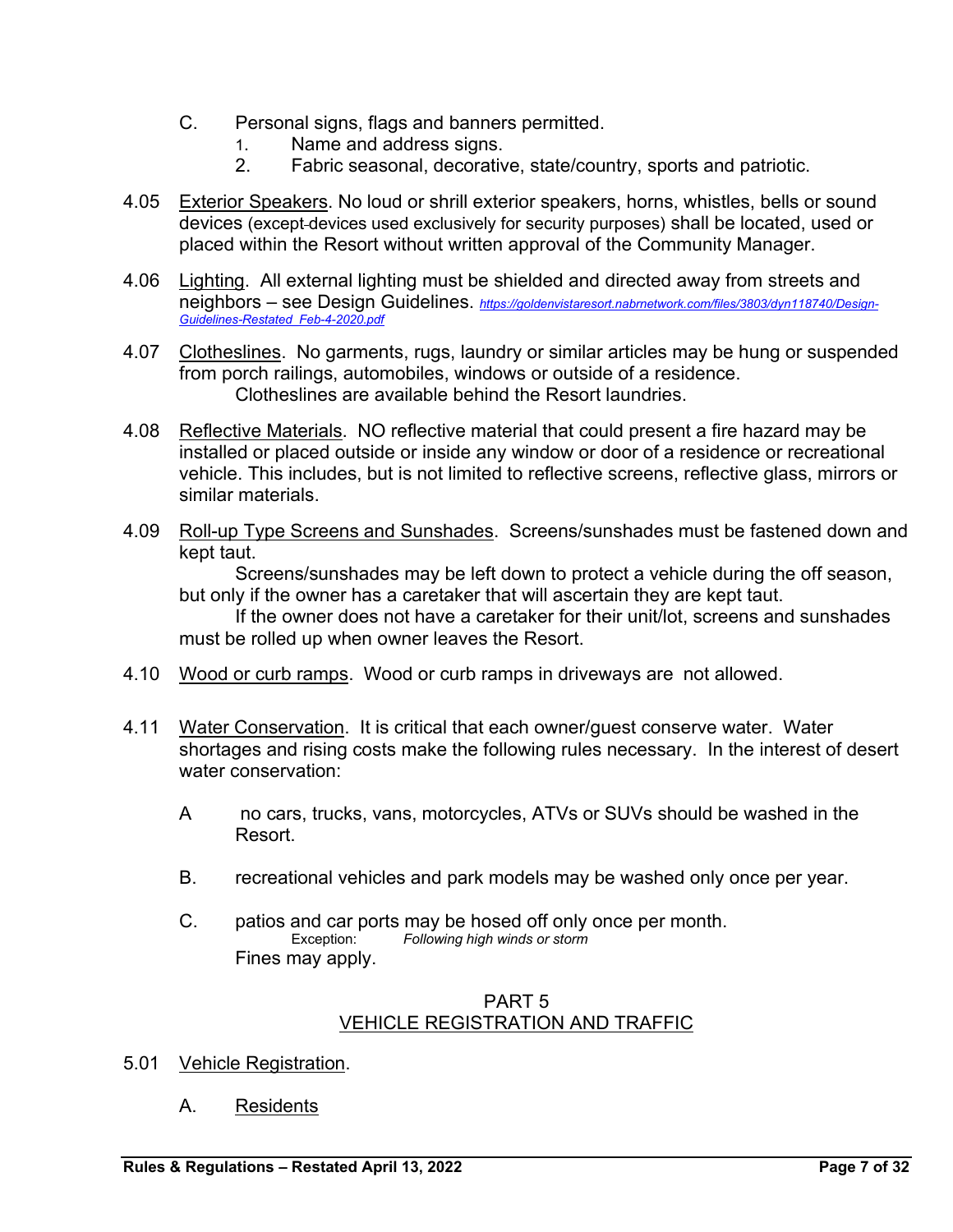1. Each year, upon arrival in the Resort, all residents must stop at the office and register their vehicle and pick up the current year's window permit. This includes owners who leave their vehicle in the resort year around.

Year around residents should register their vehicle and secure the annual permit each September.

- 2. Annual permits are required for all motorized conveyances (this includes owners and renters). The permit must be affixed to the lower left-hand corner of the vehicle windshield.
- 3. If the office is not open, the resident should notify Security and officially register their vehicle and pick up a new permit at the office on the next business day.
- 4. Vehicles must display a current season's permit at all times.
- 5. The first (1<sup>st</sup>) permit is free. Residents may receive a second ( $2<sup>nd</sup>$ ) permit with proof of ownership and verification\* that both vehicles are in the Resort. *\* Verification – insurance identification, title or other acceptable legal form to verify 2nd vehicle is licensed, in residence and being driven". Security will verify with a physical check.*
- 6. Annual permits issued to residents are NOT transferable.
- 7. Transferring a permit will result in revocation of their current permit. The offender will be required to purchase a new permit and may be subject to a fine set out R&R 18.
- B. Guests At the time a guest registers, any vehicle they bring into the Resort must also be registered.

The guest will be issued a temporary Guest Parking Permit reflecting the expiration date that must be displayed at all times. This Guest Parking Permit only allows parking as set out in 6.02 D.

The temporary Guest Permit only allows the vehicle to remain in the Resort for two (2) weeks per calendar year.

- C. Non-residents are required to secure a daily pass upon each entry.
- 5.02 Speed Limit. Maximum speed limit is ten (10) miles per hour.
- 5.03 Driving Rules.

While driving motorized conveyances, riding bicycles, skating or roller blading/boarding on Resort streets, all drivers shall adhere to Resort rules and Arizona traffic laws

Everyone who uses Resort streets and property are urged to be courteous and use extreme caution at all times to prevent accidents.

- A. The following right-of way rules apply in the Resort
	- 1. Drivers of motor vehicles shall yield the right of way to pedestrians, roller skaters/boarders and bicycle operators.
	- 2. Bicycle operators shall yield the right of way to pedestrians.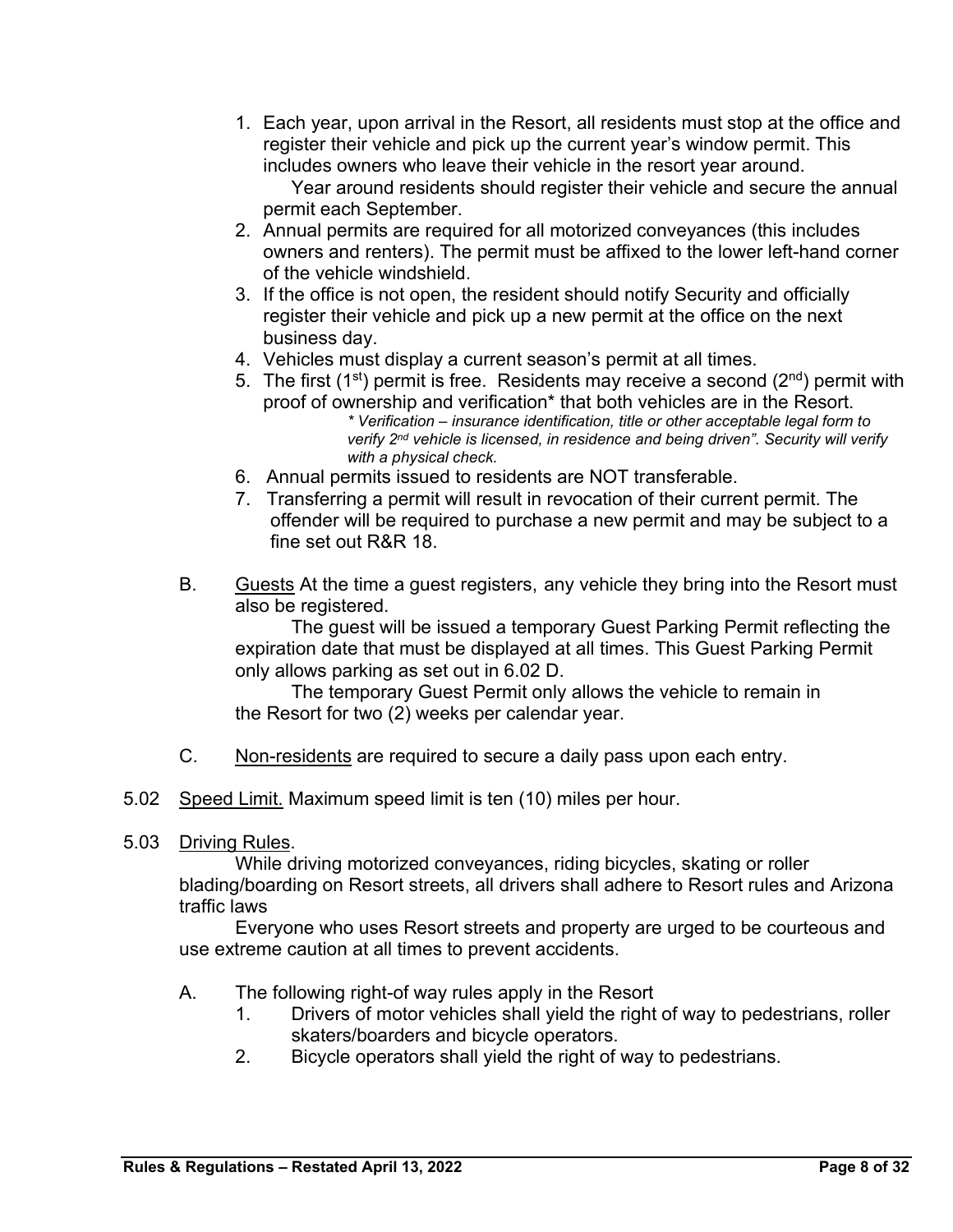- B. Vehicles must drive and park only on streets, lot driveways and other designated parking areas. No vehicle shall drive through a lot.
- 5.04 Vehicle Repairs and Servicing. Repairing and servicing vehicles in the Resort (on lots, streets or common areas) is prohibited. A repair service or tow truck should be called to move a disabled vehicle.

#### 5.05 Golf Carts, Motorcycles and ATVs

- A. All motorcycles, golf carts and ATVs must:
	- 1. register at the office and be issued a numbered identification tag. The tag must be adhered to and displayed in the lower left and corner of the front windshield.
	- 2. be operated by adults only.
	- 3. abide by Resort speed limit and driving rules.
	- 4. be equipped with:
		- a. properly functioning brakes.
		- b. front and rear reflectors.
		- c. an audible warning device (a horn not a siren).
		- d. head and tail lights that can be seen by pedestrians and/or other vehicles/bicycles for a distance of at least five hundred feet (500').
	- 5. not carry more persons than they are designed for.
- B. If a golf cart or ATV is not equipped with turning signals, hand and arm signals should always be used when turning.
- 5.06 Bicycles.
	- A. Bicycles must be equipped with:
		- 1. properly functioning brakes.
		- 2. front and rear reflectors.
	- B. If operated after dusk, bicycles must have a front headlight that can be seen by pedestrians and/or other vehicles/bicycles for a distance of at least two hundred feet (200').
	- C. Hand and arm signals should be always used when turning.
	- D. Bicycles shall not carry more persons than they are designed for.

#### PART 6 PARKING

- 6.01 Common Area Parking. No motorized vehicle shall be parked or located on the common areas or on streets within the Resort except in designated parking.
	- A. In the common area surrounding the Clubhouse and main complex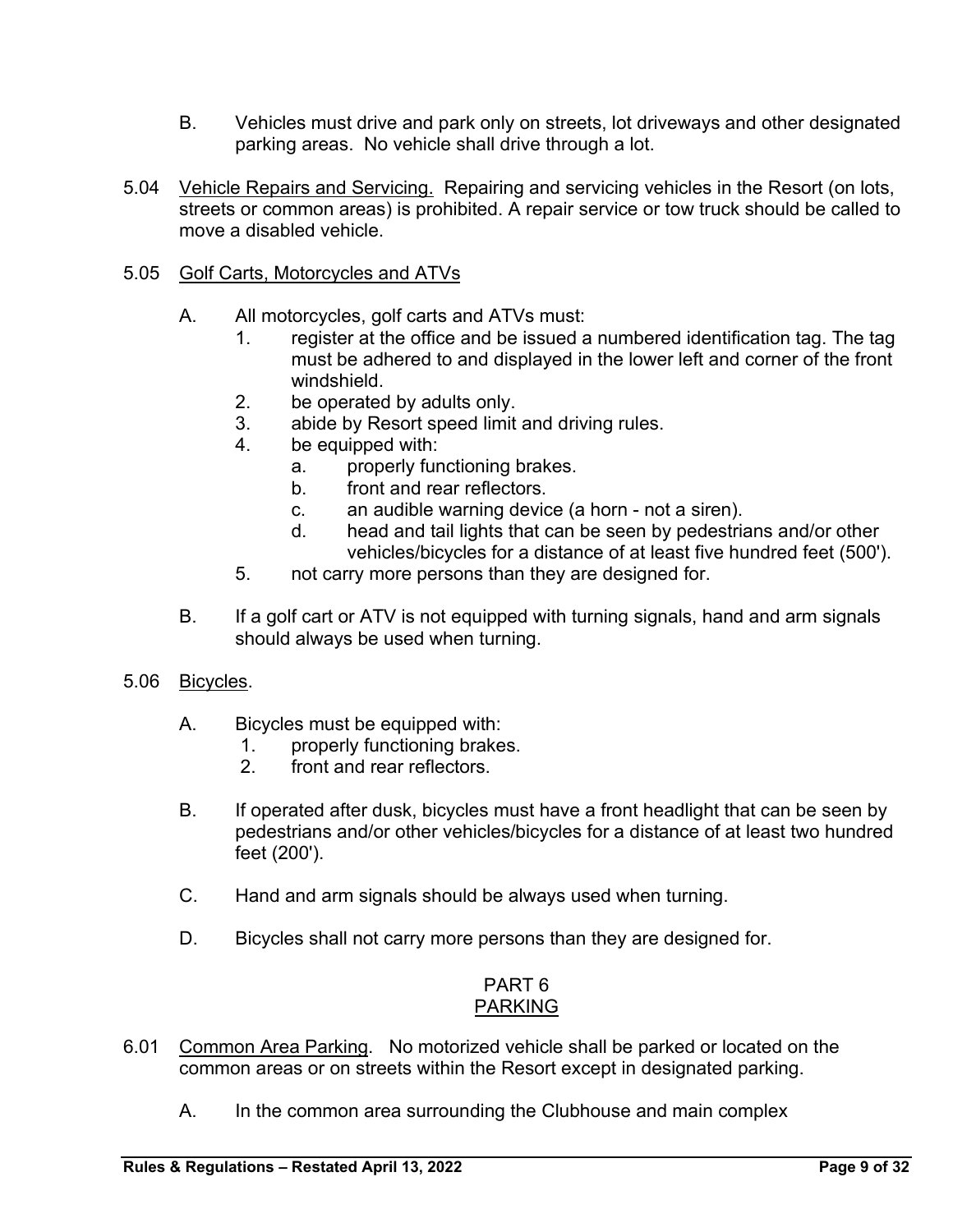buildings:

- 1. the spaces West of the Clubhouse with signs reading "RESERVED 8 a.m. to 5 p.m." are for Resort staff parking.
- 2. the space in front of the Realtor's office is limited to fifteen (15) minute parking from  $8$  a.m.  $-5$  p.m. for mail pickup.
- 3. bicycles should park in designated bicycle racks.
- 4. residents should park in vehicle spaces. They are encouraged not to park cars/pickups in spaces designated for golf carts, motorcycles and ATVs.
- B. Golf Carts, Motorcycles and ATVs .

There are approximately thirty-four (34) parking spaces around the Clubhouse and main complex buildings that are marked and signed as parking spaces dedicated for golf carts/motorcycles.

These spaces are located:

- 1. east of the ballroom on East Mineshaft this area will also accommodate ATVs.
- 2. east of the pool equipment room.
- 3. north Cinnabar in front of storage buildings.
- 4. north of Building E on South side of West Motherlode.

Golf carts and motorcycles are encouraged to use their dedicated spaces in lieu of spaces for cars/pickups.

#### 6.02 Residence and Street Parking

A. No more than two (2) passenger cars or pick-up trucks (including one (1) van seating nine (9) or fewer passenger), shall be parked on any lot, and only if there is sufficient space within the parking area setbacks for all vehicles.

 A maximum of two (2) motorcycles, golf carts or ATVs are allowed to park on a lot and only if all vehicles fit within the lot setbacks.

- B. A resident's vehicle is to be parked within the parking area beside their residence, not at the curb on the street.
- C. A resident cannot park in another owner's empty parking area without written permission from the lot owner.
- D. The Guest Permit allows the guest vehicle to park (with Guest Parking Permit displayed) only in:
	- 1. the resident's lot.
	- 2. another resident's lot (with written permission).
	- 3. designated common parking areas.
- E. No vehicle, golf cart, motorcycle or ATV shall be parked so that any portion of the vehicle extends beyond the top of the rolled curb.
	- 1. Any resident whose vehicle(s) will not fit inside top of the rolled curb and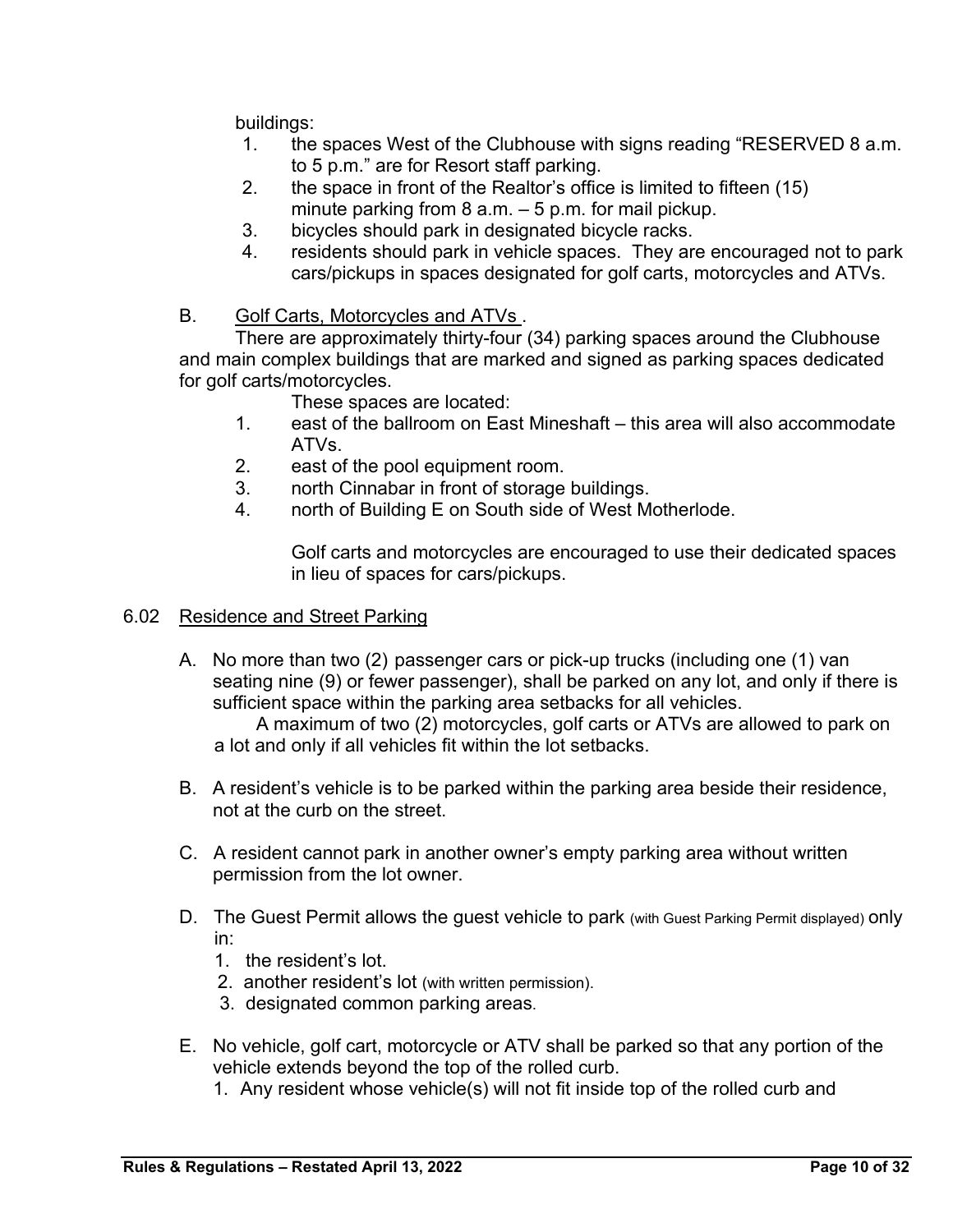parking area setbacks, must secure a temporary parking pass from the front desk and park in a designated parking area for a maximum of two (2) weeks.

- 2. The temporary parking pass must be displayed in the vehicle window.
- 6.03 Parking at the Curb. When parking at the curb, no vehicle should park directly across the street from another but staggered an adequate distance apart to allow emergency vehicles, garbage/recycle trucks and other vehicles to easily pass. If not adhered to fines may apply.

Temporary parking at the curb is authorized for:

- A. Visitors between the hours of 7:00 AM and midnight.
- B. Workers
	- 1. on Monday through Saturday between the hours of 7 a.m. and 5 p.m.
	- 2. on Sunday, NO workers/contractors should be working in the Resort or parked on the curbs, EXCEPT in an EMERGENCY.
- 6.04 Social Event Parking. As a courtesy, residents should notify the Community Manager in advance of plans for a street, block or personal social event that might involve placing items on the street.

Tables, chairs, and vehicles are only allowed on one street side during the gathering. One full traffic lane MUST be kept open for passing vehicles.

- 6.05 Prohibited Vehicles. Vehicles prohibited from being parked or stored on any lot or street without a permit and subject to being towed include:
	- A. any vehicle without a license.<br>*Exception:* Re

*Exception: Residents leaving their vehicles on their lot in the Resort at the end of the season are encouraged to remove their license plate(s) and notify Security to be added to their list of of approved unattended vehicles.* 

- B Cargo, utility, ATV and golf cart trailers.
- C. Boats, trailers and other watercraft.
	- D. Any other vehicle not expressly designed for residence or transportation.
	- E. Any vehicle which detracts from the intent, purpose or general appearance of the Resort.
	- F. Car dollies, unless stored under the rear of the recreational vehicle.
	- G. Un-mounted truck campers.
- 6.06 Special Use Parking Passes. A special use parking pass may be secured from the front office, Community Manager or Security for the purpose of loading or unloading a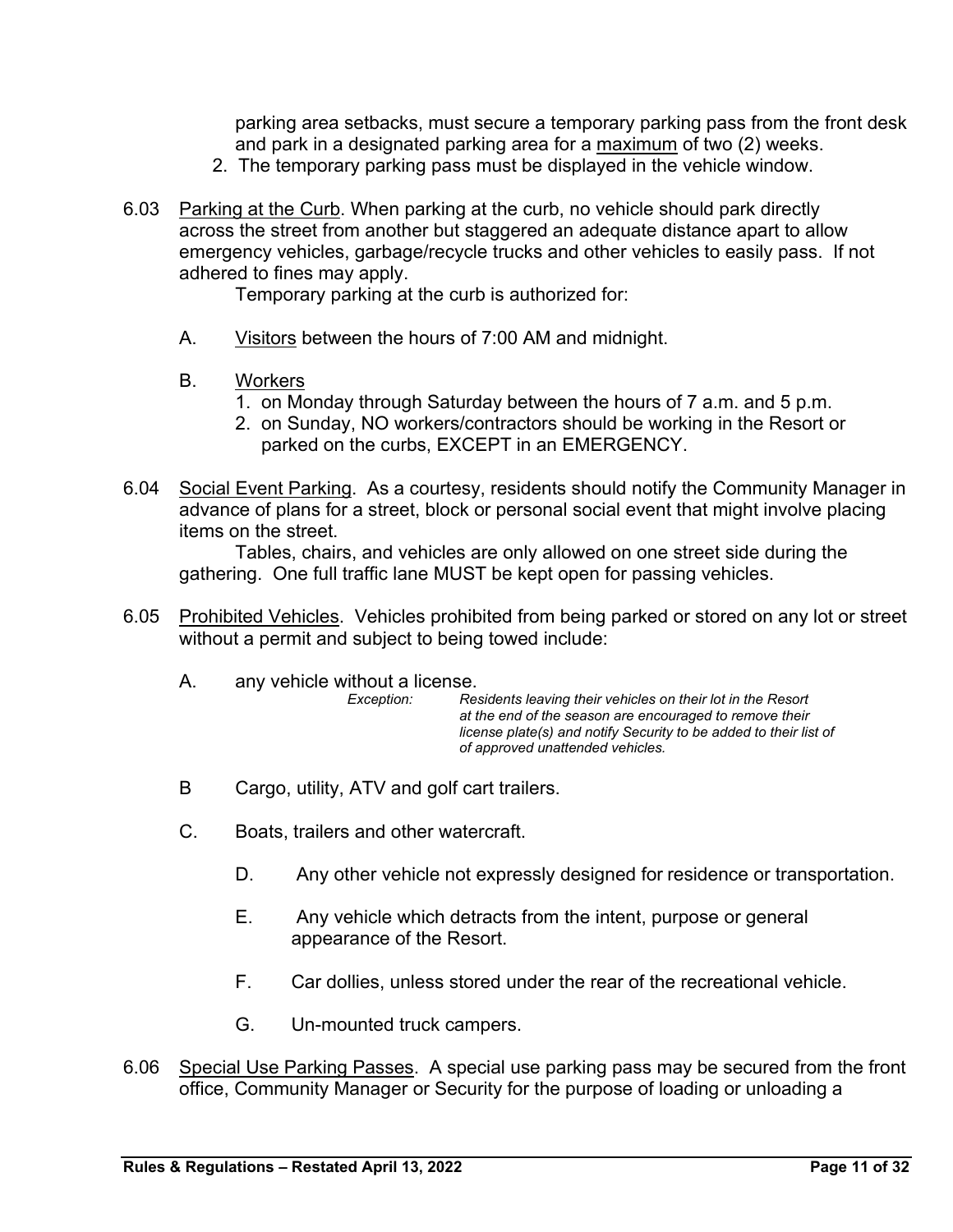recreational vehicle or a unit not normally allowed in the Resort. Maximum use of these parking passes is three (3) days, unless otherwise authorized.

- 6.07 Tow Without Warning. A vehicle parked on the street or in one of the common area parking spaces without a permit between the hours of midnight and 6:00 a.m. is subject to THE IMMEDIATE TOWING OF THE VEHICLE.
- 6.08 RV, Vehicle and Trailer Storage. The Resort does not provide storage facilities. Any type of utility trailer, RV, ATV, boat or unlicensed vehicle must be stored out of the Resort.

If an owner needs to bring another licensed vehicle into the Resort on a shortterm basis:

- A. a temporary parking permit must be secured from the office, in advance if possible. (NO temporary permits will be given for utility trailers, boats or unlicensed vehicles in the Resort.)
- B. notice should be provided to the office and permit secured before another vehicle can be brought into the Resort, if possible.

If the office is not open, security should be notified before or at the time the extra vehicle arrives.

C. the temporary permit must be secured from the front office on the next business day. The temporary vehicle permit must be displayed at all times.<br>Exception: With written permission from the Community Manager.

*With written permission from the Community Manager, golf carts, ATVs or motorcycles may be stored on or inside a trailer on the owner's lot when the owner leaves the resort at the end of the season.*

#### PART 7 SWIMMING POOL AND SPA AREA RULES

- 7.01 Residents and Guests. Only residents and their guests are allowed in the pool/spa areas. Residents are responsible for their guests and children at all times.
- 7.02 Spa. Only adults are allowed in the spa. Soap products are prohibited in the spa.
- 7.03 Children. [12 or younger] Only toilet trained children are allowed in the pools. Diapered children are strictly forbidden in the pools.

Any child allowed to use the pools or be in the pool areas must be accompanied by an adult at all times.

Children must observe posted rules and regulations at all times.

- 7.04 Name Badges. Name badges must be in possession in the pool/spa areas or available for display upon request.
- 7.05 Showers. A shower is REQUIRED just prior to entering the pool/spa. Use the outdoor showers provided beside the pools and spa.
- 7.06 Running. Running, jumping and diving are not allowed in the pool areas.
- 7.07 Glass Containers. Glass containers are strictly prohibited.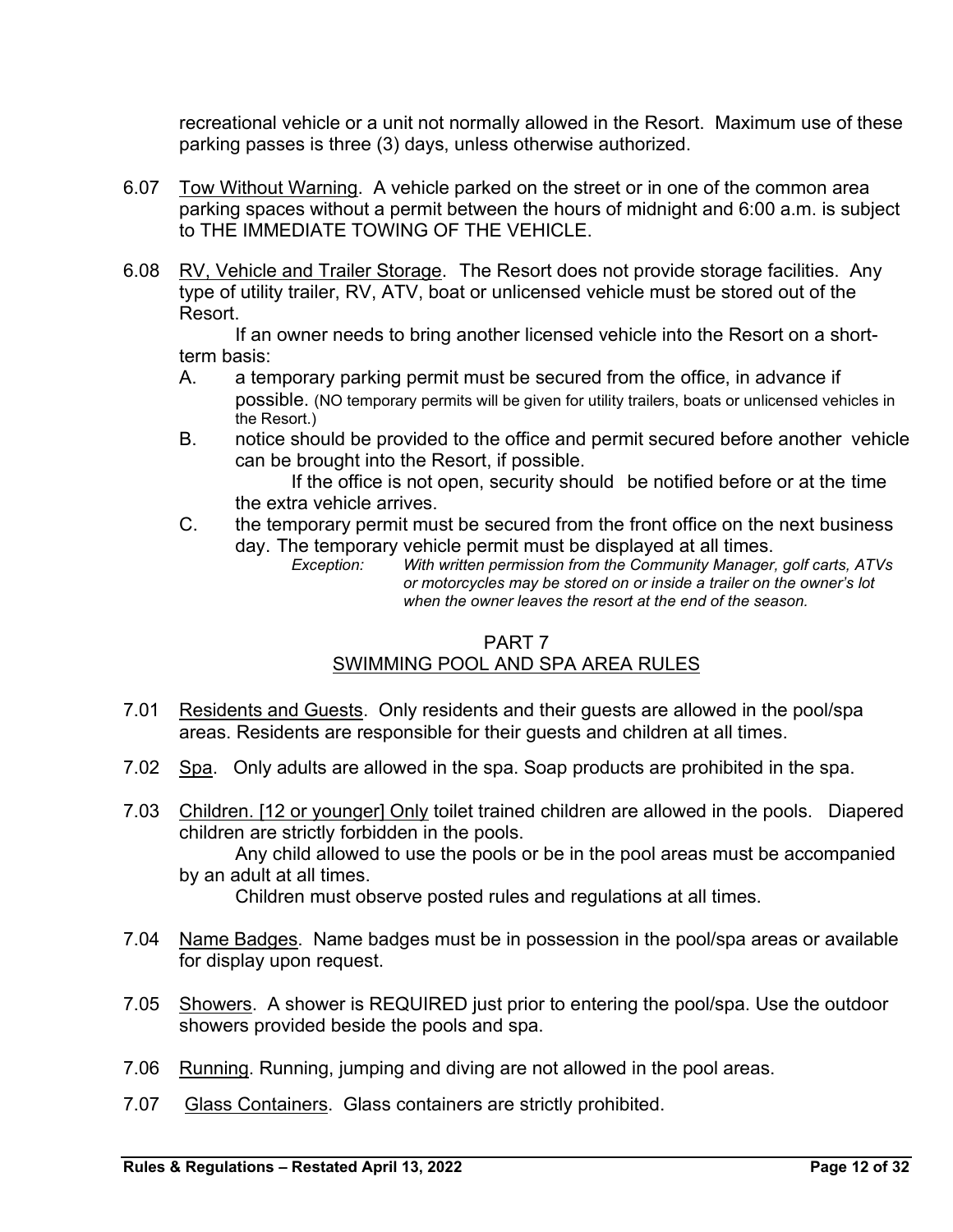- 7.08 Swimwear. Appropriate swimwear is required. No "cut-offs" allowed.
- 7.09 Smoking. No smoking is allowed this includes any smoking product or material, including electronic and vaping devices.
- 7.10 Personal Electronic Devices. No personal music or noise producing electronic devices (radios, phones, iPods, etc.) are allowed around the pools without using earphones.<br>Exception: Equipment used for pool activities sanctioned by the *Exception: Equipment used for pool activities sanctioned by the Activity Office.*
- 7.11 Prohibited Items. Toys, bobby pins, hair rollers and picks are prohibited in the pools/spa. Lotions should not be used without showering prior to entering the pools. *Exception: Equipment used in approved activities, for health or for safety reasons are permitted.*

#### PART 8 **ACTIVITIES**

- 8.01 Resort Activities: From November 1 through March 31<sup>st</sup>, Golden Vista plans to provide wholesome recreation and leisure time entertainment, formal and informal activities, arts/crafts, clubs, concerts, meals and other activities. Fees may be charged to cover costs.
- 8.02 Club/Group Activities Clubs/Groups sponsor activities and meals during the winter season. Fees may be charged to cover costs.

The rules for Club/Group operations with financial arrangements that comply with IRS Rules and Arizona Statutes for planned communities can be found at; *https://goldenvistaresort.nabrnetwork.com/files/3803/dyn118740/GOLDEN-VISTA-PROCEDURES-FOR-CLUBS-AND-GROUPS-WITH-INCOME.pdf*

- 8.03 Offensive, Disturbing or Nuisance Activities. No person may:
	- A. pursue any hobby or activity within the Resort which may be offensive, create loud noise, an odor, leave an offensive substance anywhere, a nuisance or cause a disturbance contrary to the limits imposed by the Governing Documents.
	- B. commit any act the Board or Community Manager would determine to be harmful, dangerous or unsafe to the health, safety or welfare of any person or property within the Resort as determined by the Board of Directors.
	- C. commit any act that would be in violation of any Federal, Arizona, Pinal County law/code or an Apache Junction ordinance. Fines may apply.
- 8.04 Exercise Room. Each year before using the exercise room, residents must register at the Activity Office, pay the annual fee and sign a waiver.

No one under eighteen (18) years of age is permitted to use the equipment.<br>Exception: Underage permission granted by the Community Manager. *Exception: Underage permission granted by the Community Manager. Excepted persons must be accompanied by an adult resident.*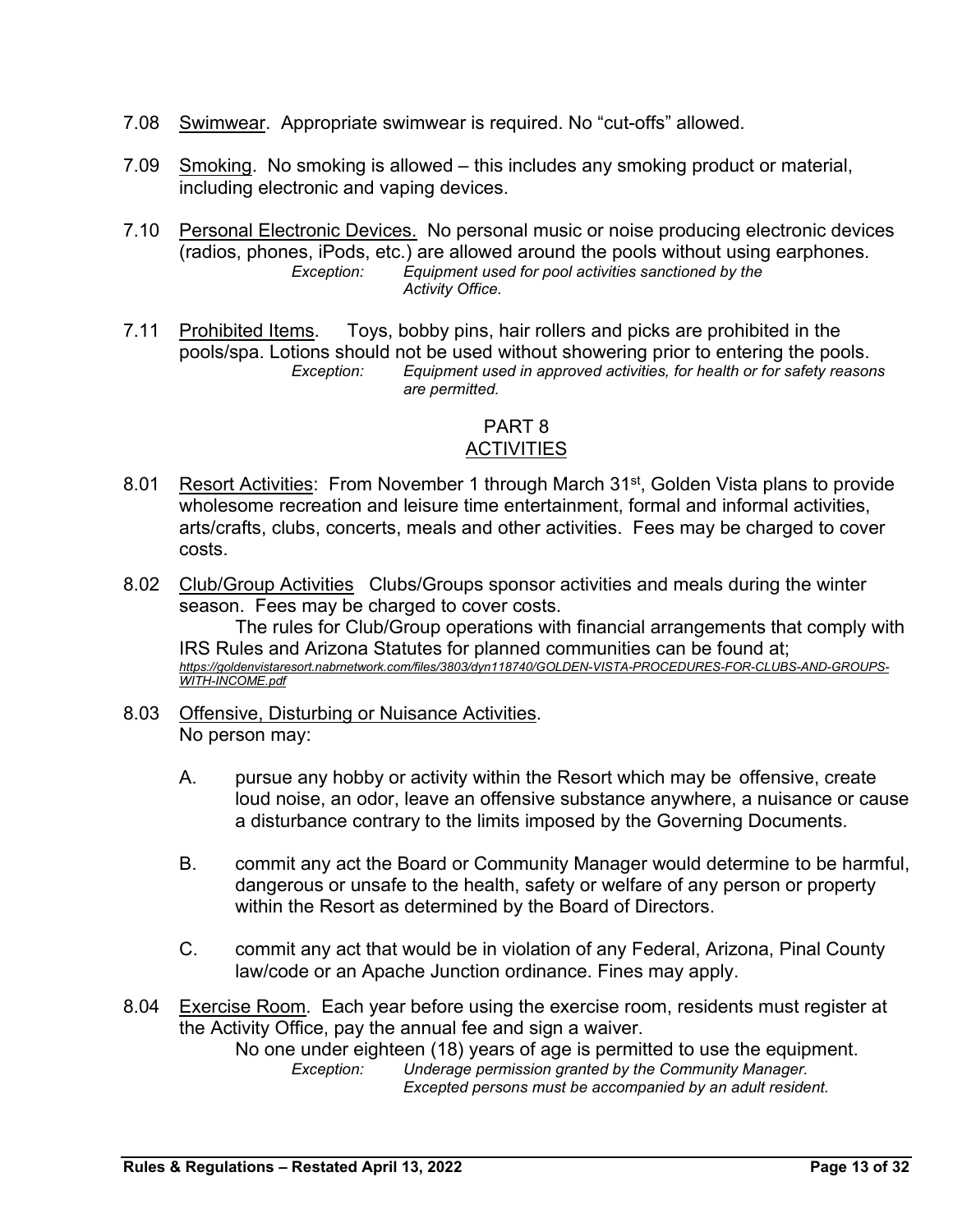8.05 Patio Sales. Patio sales are permitted ONLY when scheduled on a park wide basis, by the Activity Office.

NO Individual patio sales are allowed.

## PART 9 USE OF RESORT FACILITIES

- 9.01 Oversight of Resort Facilities The Community Manager is responsible for overseeing Resort facilities and assuring compliance with rules of use by both residents and nonresidents.
- 9.02 Resident use of Resort Facilities Resort facilities are primarily intended for the exclusive use of residents: their family and personal guests, and visitors. If an owner's unit/lot and the owner's rentals are all occupied and the owner is

residing outside of the Resort, the owner cannot use Resort facilities. [CC&R 2.02]

- 9.03 Nonresidents use of Resort Facilities
	- A. Nonresidents are permitted to use Resort facilities when:
		- 1. a guest of a resident.
		- 2. authorized to attend resort sponsored activities, e.g., those sponsored by the activities office, clubs, committees and other organizations in the resort.
		- 3. participating in Resort rotating or shared activities with other Resorts.
		- 4. tickets to entertainment or an event are sold at the door.
	- B. Unless approved by the Community Manager, nonresidents may not:
		- 1. participate in Resort leagues or other in-Resort activities.
		- 2. use laundry rooms, showers, shops, craft rooms, courts, pools/spa or have access to other common areas.
	- C. Nonresident requests use of Resort facilities:
		- 1. must be approved in advance. Residents' usual and regular use of the facilities shall have priority.
		- 2. may be charged fees to cover the expense of cleaning, maintenance, potential wear and tear or other considerations.
	- D. Registered visitors/guests may not invite other nonresidents to use Resort facilities.
- 9.04 Resident employees have the same right of use as all other residents of the Resort.
- 9.05 Nonresident Employee use of Resort Facilities, Nonresident employees may have use of the facilities on a limited basis.

The nonresident employee, a spouse and children may have occasional use of the pools and fitness center during the months of May through September with the approval of the Community Manager.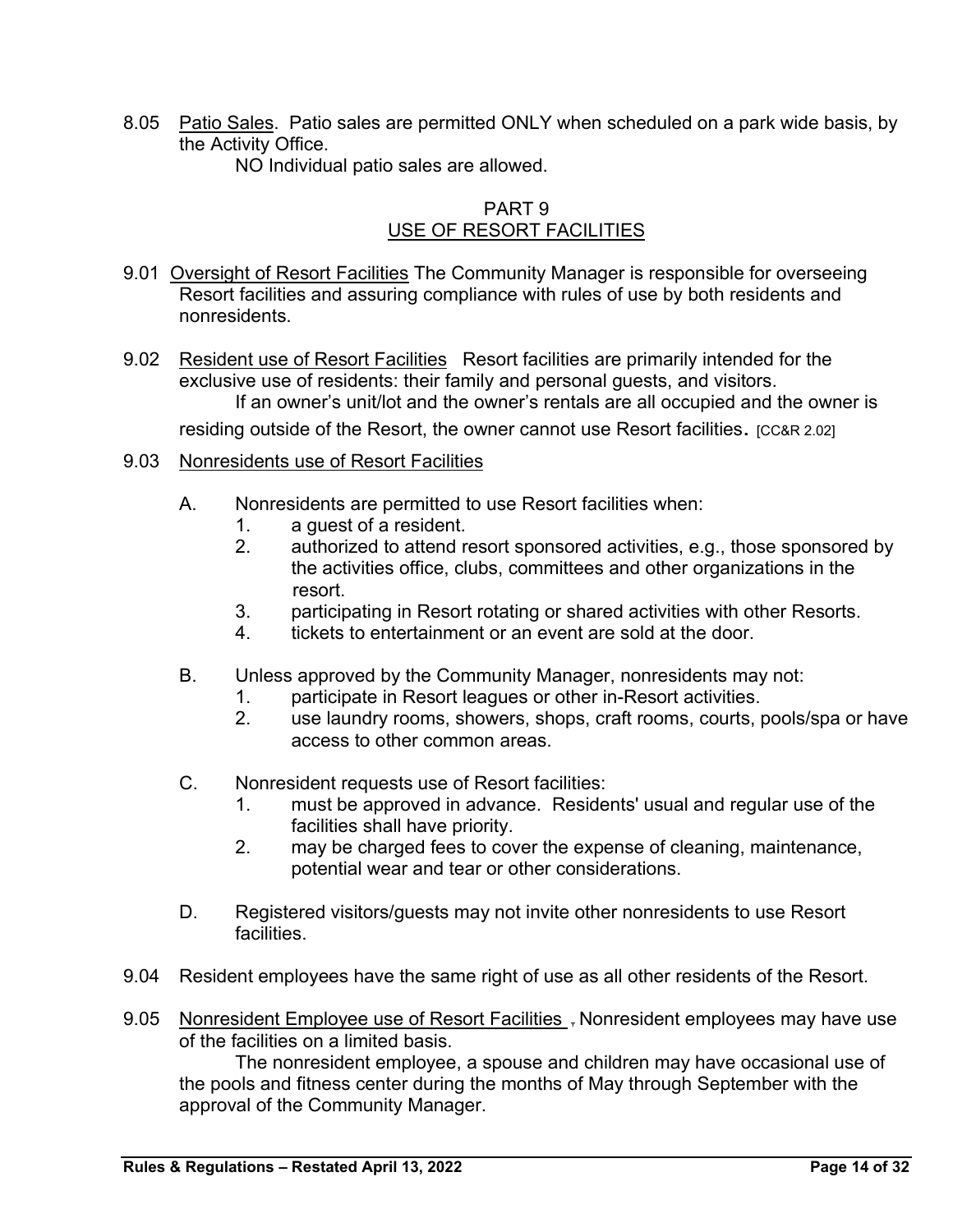This provision is an employee benefit which incurs no cost to the association. This benefit does NOT include guests of nonresident employees.

Other requests for use of facilities by nonresident employees must have Community Manager approval.

9.06 Dumpster Use The dumpster located in the maintenance area on the West end of Nightdigger is for Golden Vista Association business generated refuse/garbage/trash. Golden Vista has to pay per pound for disposal of its contents. Residents should consider using our curbside pick-up as much as possible.

Residents may use the dumpster for occasional disposal of trash that does not include any of the items in "A" below. (Please do not leave refuse outside of the dumpster if it is full.)

- .A. The following items are prohibited:
	- 1. Appliances e.g. refrigerators, stoves, microwaves, A/C units, washers, dryers, water heaters, softeners, etc.<br>2. Furniture e.g.
	- Furniture e.g. sofas, mattresses, box springs, dressers, desks, chairs, tables, cabinets, etc.
	- 3. Electronics e.g. televisions, computers, laptops, hard-drives, monitors, audio equipment, phones, printers, video players, projectors, paper shredders, etc.
	- 4. Biohazard waste e.g. Paint/lacquer, oil, fuel, flammables, corrosives or asbestos products, etc.
	- 5. Miscellaneous items e.g. Tires, batteries, RR ties, landscaping pavers, propane tanks, demolition/ remodeling materials/debris from contractors.
- B. Cameras are in place in the area to verify violators of this rule. Fines will be charged for placing prohibited items in or near the dumpster.
- C. FINES and COSTS Residents who dispose or cause to be disposed (this includes a contractor or anyone performing a service for a resident) of any prohibited item is subject to an immediate fine of One Hundred Dollars (\$100) plus any costs incurred by Golden Vista disposing of the prohibited item(s).

#### PART 10 LOT MAINTENANCE

10.01 Maintaining the Appearance and Condition of Lots All lot maintenance is the owner's responsibility.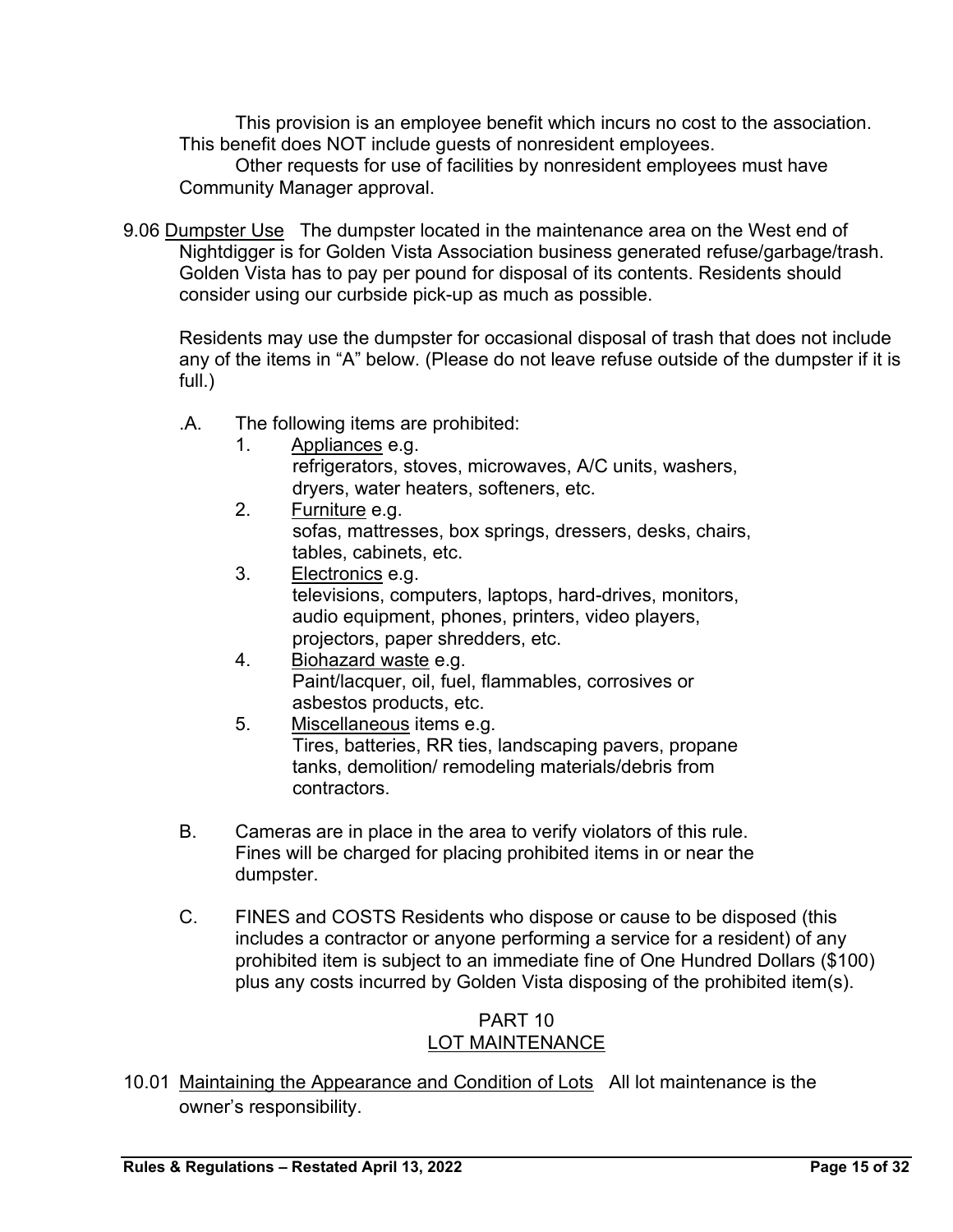- A. Weeds Weeds left growing on the lot are a non-compliance issue.
	- 1. First Notice: When weeds become visible on a lot, a compliance violation notice will be mailed via USPS or emailed at an owner's option, with a copy of this rule advising that:

a. weeds were noted on lot # during an inspection on (date) . (photo enclosed)

- b. the owner is responsible and the weeds must be removed within fourteen (14) days.
- 2. Second Notice:

If the weeds have not been removed in fourteen (14) days, the owner will be notified they are still in non-compliance and that:

- a. the Resort will hire a landscaper to remove the weeds.
- b. the owner must pay for the expense of weed removal and fines assessed.
- B. Other lot maintenance violations An owner must not allow dead plants, rubbish, trash, papers, garbage or other unapproved items to remain or accumulate on their lot.
	- 1. The lot owner is responsible for the removal.
	- 2. If the Resort hires removal of these items, fines will be assessed.
- C. Landscaping violations will be assessed fines as set out in R&Rs. 18.05 Landscaping Violations [4].
- 10.02 Prohibited Items on Patio/Deck All interior household appliances and furniture are prohibited for permanent placement or use on patio, carport, deck or breezeway. Non-compliance is subject to fines.
- 10.03 Open storage Patios and the non-skirted space under a deck or RVshould not be used for open storage, as this detracts from the appearance of the Resort.
- 10.04 Trash/Recycle Containers and Collection. No garbage/trash, or items to be recycled shall be placed or kept on any portion of the property, except in covered containers. All containers set out for collection must be retrieved within twelve (12) hours.
- 10.05 Trees, Shrubs and Vegetation All trees, shrubs and other vegetation on an owner's lot belong to the lot owner. With the exception of the single palm tree in front of owner's lot, the care and/or removal of all such trees, shrubs and vegetation are the responsibility of the lot owner.
	- A. A single palm tree is required in front of each lot. The resort will trim and/or skin all palm trees annually as a maintenance function. The palm tree:
		- 1. must be Mexican Washingtonia, also known as "Mexican Fan Palm.
		- 2. may not be defaced or have nails and screws inserted into it.
		- 3. removed prior to January 2007, will be replaced by the Resort as soon as is practicable after the property is sold.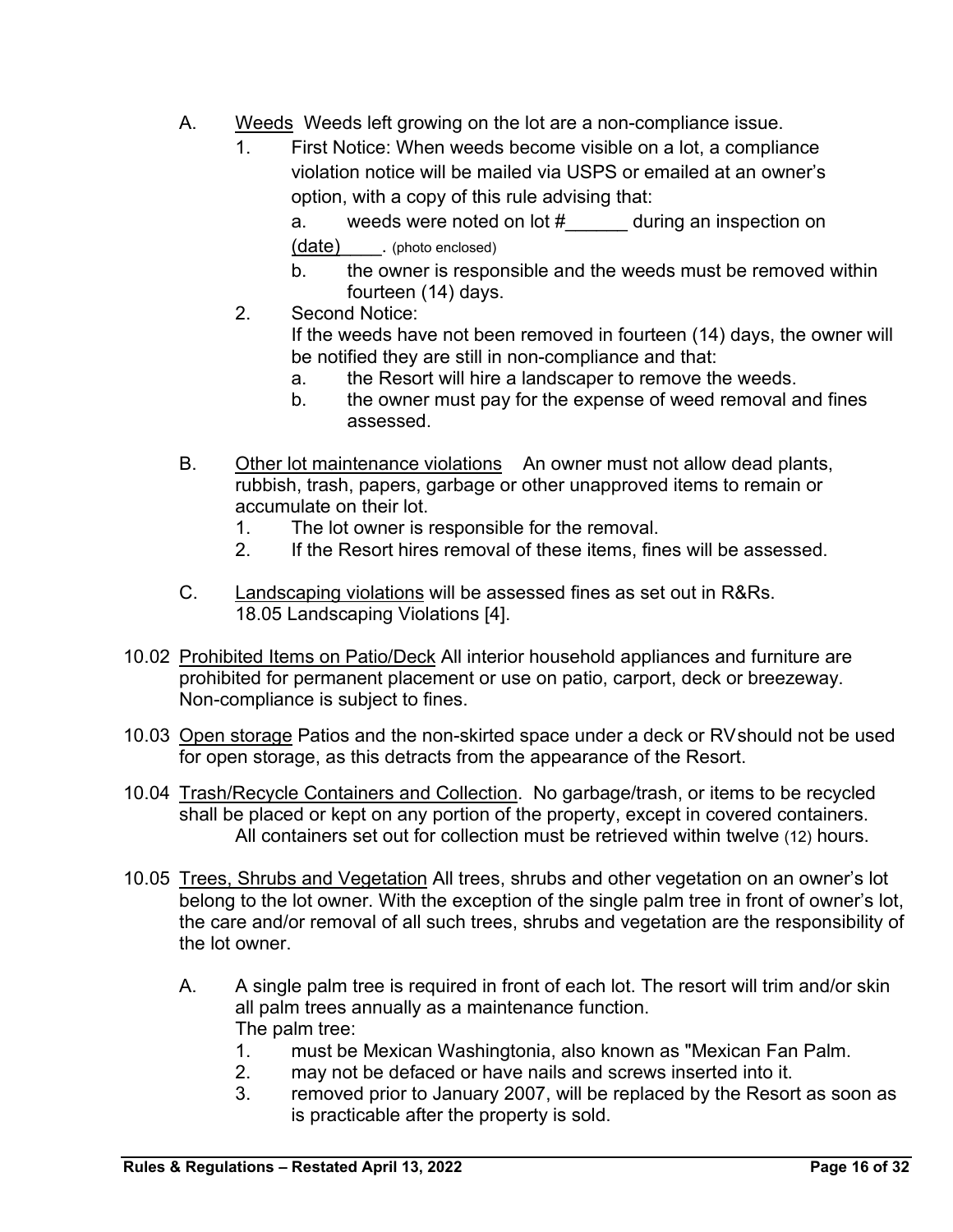4. if diseased, unsightly or causing damage or obstruction on a lot or common property, may be removed at the Resort's expense, and replaced in approximately two (2) years.

*Note: Replacing a palm tree that has been removed may take up to two (2) years because the old roots must decay or be removed to a depth of eighteen (18) inches before planting another one.*

- B. Natural turf/sod is prohibited.
- C. Cholla cacti are prohibited.
- D. Fruit bearing and other non-palm trees:
	- 1. cannot be planted in the ground of a lot.
	- 2. cannot intrude on a neighbor's property or the street.
	- The lot owner is responsible for removing all fruit and leaves that fall to the ground.

Noncompliance may be subject to a fine.

- E. Bougainvilleas:
	- 1. Cannot be planted on a lot.
	- 2. in existence prior to November 2, 1999, are the lot owner's responsibility, and:
		- a. must be trimmed to no more than four (4) feet high and three (3) feet in width.
		- b. cannot intrude on a neighbor's property or the street.
		- c. may not be replaced when they die.

#### PART 11 PETS

- 11.01 Annual Registration. All pets must be registered annually. A \$5.00 annual registration fee and proof of current rabies vaccination are required.
- 11.02 Designated Pet Areas and Restrictions Cats and dogs are allowed within the:
	- A. "Pet Section" the area located in the southwest corner of the Resort, comprised of Lots 940 to 1085. Pets must be restrained by a leash unless on the owner's lot.
	- B. Retention area Although the area directly west of the Pet Section is for the use and enjoyment of ALL residents, it is the only area of the Resort where pets may be off leash and run free, with supervision.
	- C. Grassy area The area directly adjacent to the north side of the Pima Room/South Laundry – pets must be restrained by a leash when on this area.

11.03 Pet owners must remove and clean up droppings immediately in ALL areas. Noncompliance may result in Fines.

11.04 Pet Restricted Areas: Except the areas included in 11.02, NO pets are allowed in or on any other area of the resort (including buildings and common areas).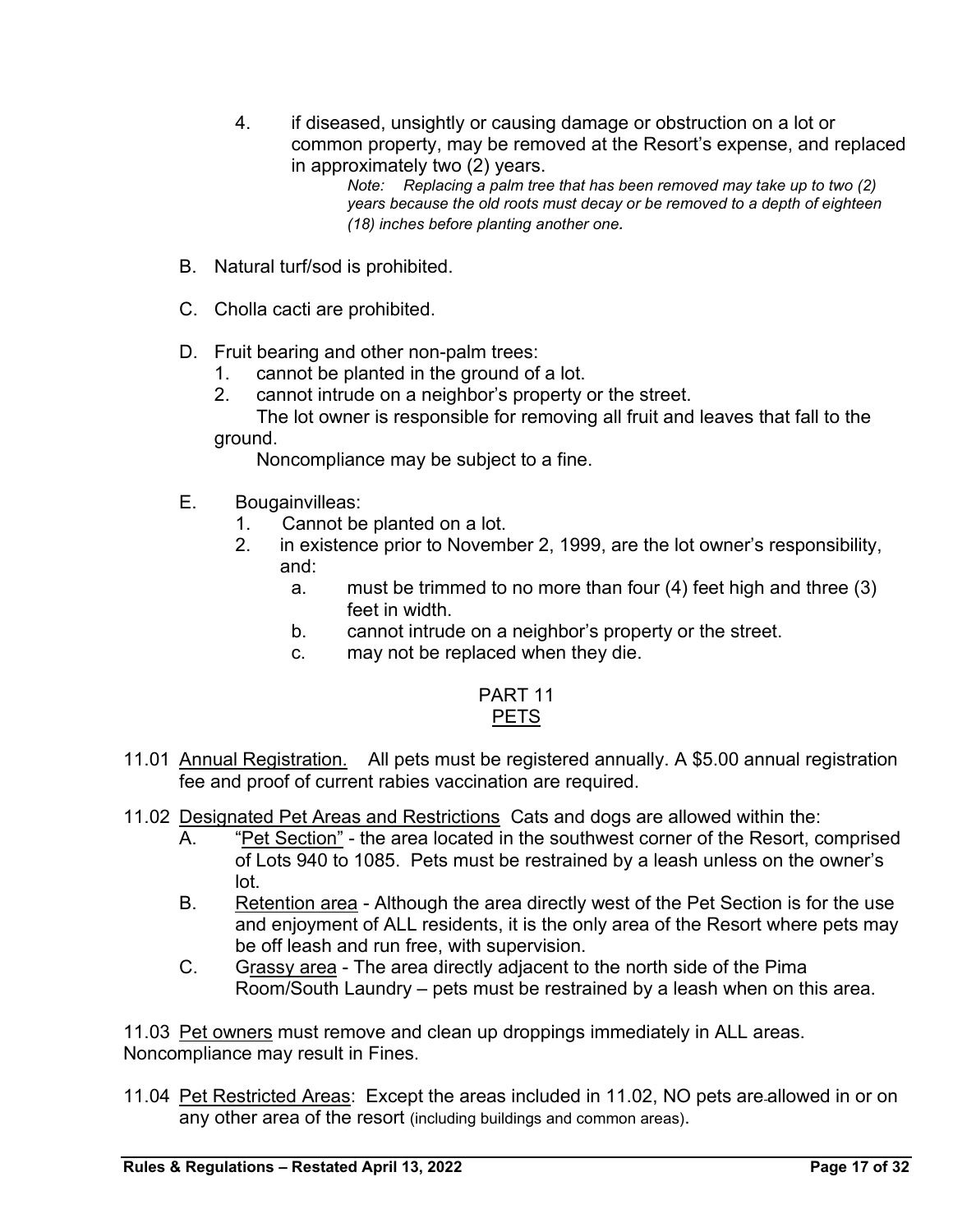When entering or leaving the resort, traveling or being transported through any area outside the pet section, pets must be inside an enclosed car, van or truck.<br>Exception: Pets are allowed to participate in the St. Patrick's Day Parade. Pets are allowed to participate in the St. Patrick's Day Parade.

#### 11.05 Pet Numbers - Size Limits.

- A. Number.
	- 1. Only one (1) dog, cat or other approved pet is allowed per lot.
	- 2. Multiple lot ownership does not entitle multiple pet ownership.
- B. Size. No pet shall exceed forty (40) pounds at maturity.
- 11.06 Excluded Pets: A pet of any nature that may present a danger or be a nuisance to residents is excluded and will not be allowed in the resort.
- 11.07 Exceptions. The ONLY exceptions to Pet Limits and Designated Pet Areas are:
	- A. Pet Owner Death or Illness If a pet owner dies or becomes seriously ill, and unable to care for his/her pet, another pet owner in the pet section may care for that pet for up to fourteen (14) days.
	- B. Vacations If a pet owner goes on vacation, another pet owner in the pet section may care for a pet for up to fourteen (14) days.
	- C. Guests Out of resort guests:
		- 1. may bring one (1) pet weighing less than forty (40) pounds, and
		- 2. stay with a resident in the pet section with their pet for a maximum of fourteen (14) days.
		- 3. must register at the office with proof of current vaccination and adhere to all rules governing pets in the Resort.
- 11.08 Pet Owner's Responsibility The pet owner is responsible to ensure that their pet:
	- A. is properly licensed and registered in the resort each year.
	- B. has proof of current rabies vaccination, on file at the main office each year.
	- C. is kept within the pet section and retention area boundaries.
	- D. is restrained and under their control and ascertain it is unable to pass the boundary line of the owner's lot, and in common areas of the pet section.
	- E. does not cause a disturbance or damage to any property.
	- F. droppings are picked up and disposed of immediately and properly.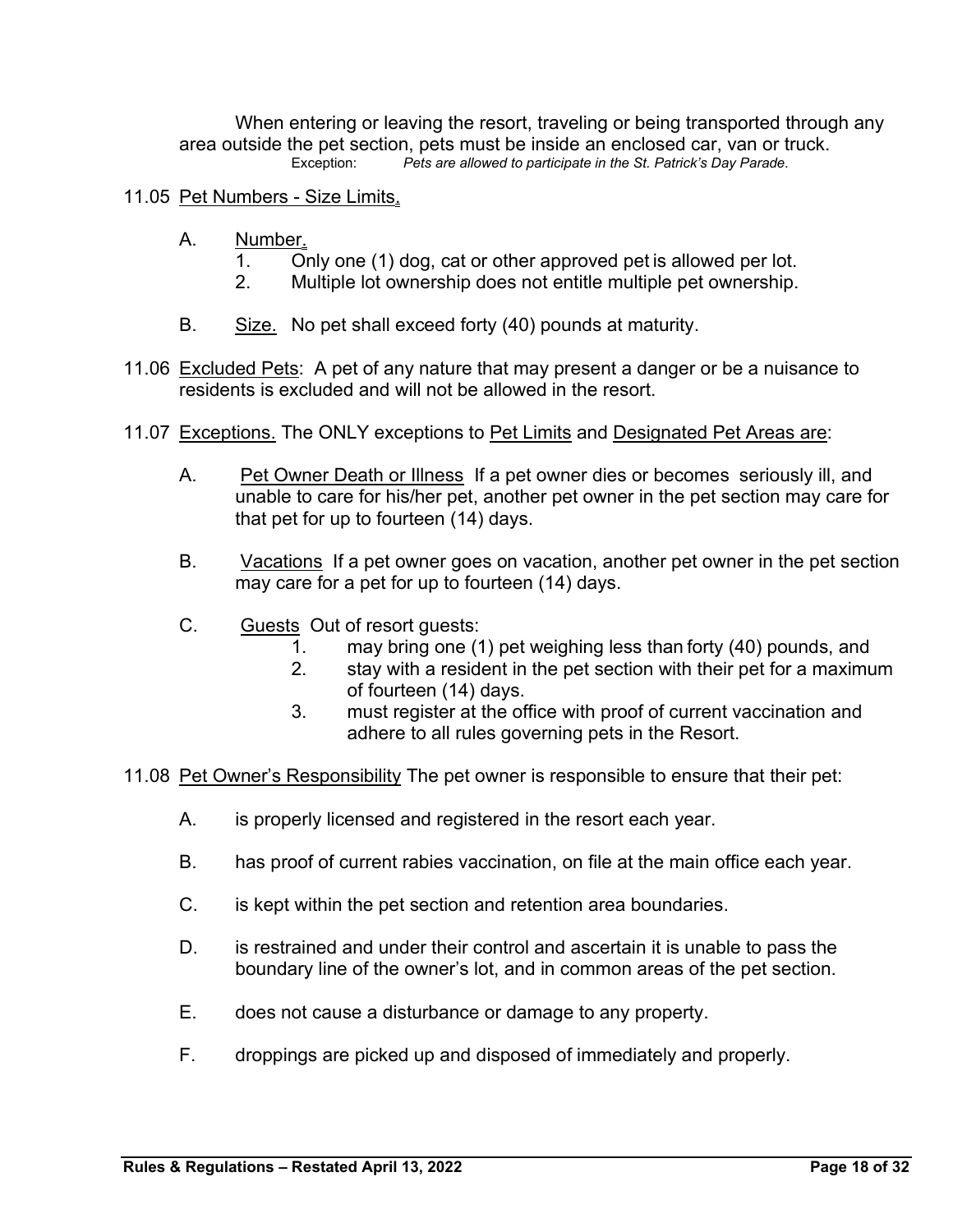11.09 EMOTIONAL SUPPORT ANIMALS (ESA): The resort will abide by Federal and State Fair Housing Laws, and all medical information from an applicant will be keep in strictest confidence

An application and supporting documentation from a resident relevant to a request for an Emotional Support Animal accommodation must be provided to the Community Manager.

The Community Manager has the authority, in his/her sole discretion, to determine whether a resident's request for an Emotional Support Animal accommodation will be granted.

A. Registration: Upon arrival at the resort, the resident/owner requesting an accommodation for an emotional support animal (ESA) must register the animal by submitting completed Golden Vista Accommodation Form for an Emotional Support Animal that has been issued and executed by a healthcare professional.

A copy of the Golden Vista Accommodation Form for an Emotional Support Animal can be found online at: *https://goldenvistaresort.nabrnetwork.com/files/3803/dyn118740/Emotional-Support-Accomodation-form.pdf*

or by requesting a copy at the office.

A letter from the resident to the Community Manager explaining the request/reason for accommodation A proof of current rabies vaccination must accompany the owner's Golden Vista Accommodation Form for an Emotional Support Animal.

- B. Excluded Emotional Support Animals: An emotional support animal of any nature that may present a danger, be a nuisance, or be a financial burden or safety threat to the community.
- C. Designated Emotional Support Animals Areas and Restrictions: Emotional support animals DO NOT have the public access rights of a guide or service animal – may not visit a home not in the pet section.
- D. Emotional Support Animals Owner Death or Illness: If the owner of an Emotional support animal dies or becomes seriously ill, and unable to care for his/her emotional support animal, another pet owner in the pet section may care for that animal for up to fourteen (14) days.
- E. Emotional Support Animal Death: If an emotional support animal dies and the owner chooses to replace it, the owner must provide a new ESA application and proof of current rabies vaccination for a new animal.
- F. Separation: If it is necessary for an owner of an emotional support animal to be separated from his/her animal, a pet owner in the pet section may are for that animal for up to fourteen (14) days.
- G. Emotional Support Animal Owner's Responsibilities: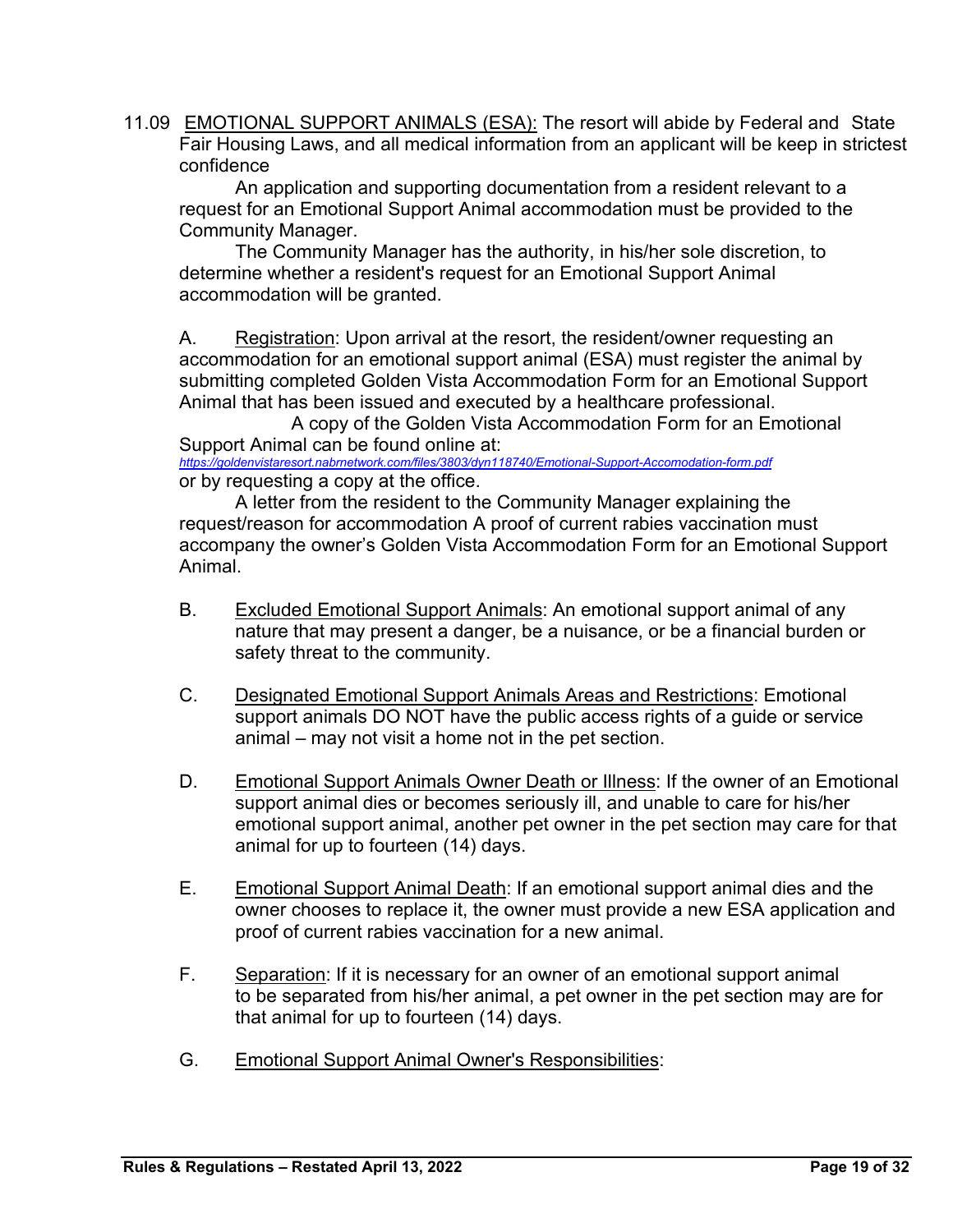1. The emotional support animal must be restrained and under the owner's control on the owner's lot and/or leashed/tethered, and unable to pass the boundary line of that lot.

An emotional support animal in the non-pet section must be transported in an enclosed car, van or pickup when off the owner's property, not on a leash, not in a person's arms in/on a buggy, golf cart or ATV.

- 2. The emotional support animal shall not cause a disturbance or damage to any property.
- 3. All droppings must be picked up and disposed of immediately and properly on the owner's property, the pet section and the retention area.
- 11.10 Service Animals: The resort will abide by all applicable State and Federal Laws, Fair Housing and Federal American Disability Acts.

#### PART 12

#### COMMERCE and BUSINESS

- 12.01 Commercial Uses Prohibited No occupation, business, profession, trade or other commercial activity shall be conducted on any portion of the Resort. *Exception: A commercial/business activity approved by the Board of Directors*
- 12.02 Resort Facility or equipment No Resort facility or equipment shall be used to produce any product for commercial sale outside of the Resort, nor shall any profit be made from sale of said products.
- 12.03 Businesses.
	- A. No resident may operate a business or provide any service for a fee from within the Resort without the approval of the Board. *Exception: Rentals, Patio sales, Crafter's Corner or Artisans*
	- B. Permissible are for-fee services provided by owners for others within the Resort Including, but not limited to housekeeper, seamstress, unit caretakers, etc.
	- C. When using Resort property, a facility fee may be charged to residents, nonresidents or a professional entity.
	- D. The Community Manager will set annual facility fees for the in-resort real estate office and any other Board authorized use of resort facilities. The Community Manager and Board will review fee schedules annually.

#### PART 13 LOT AND UNIT RENTALS

#### 13.01 Lot and Unit Rentals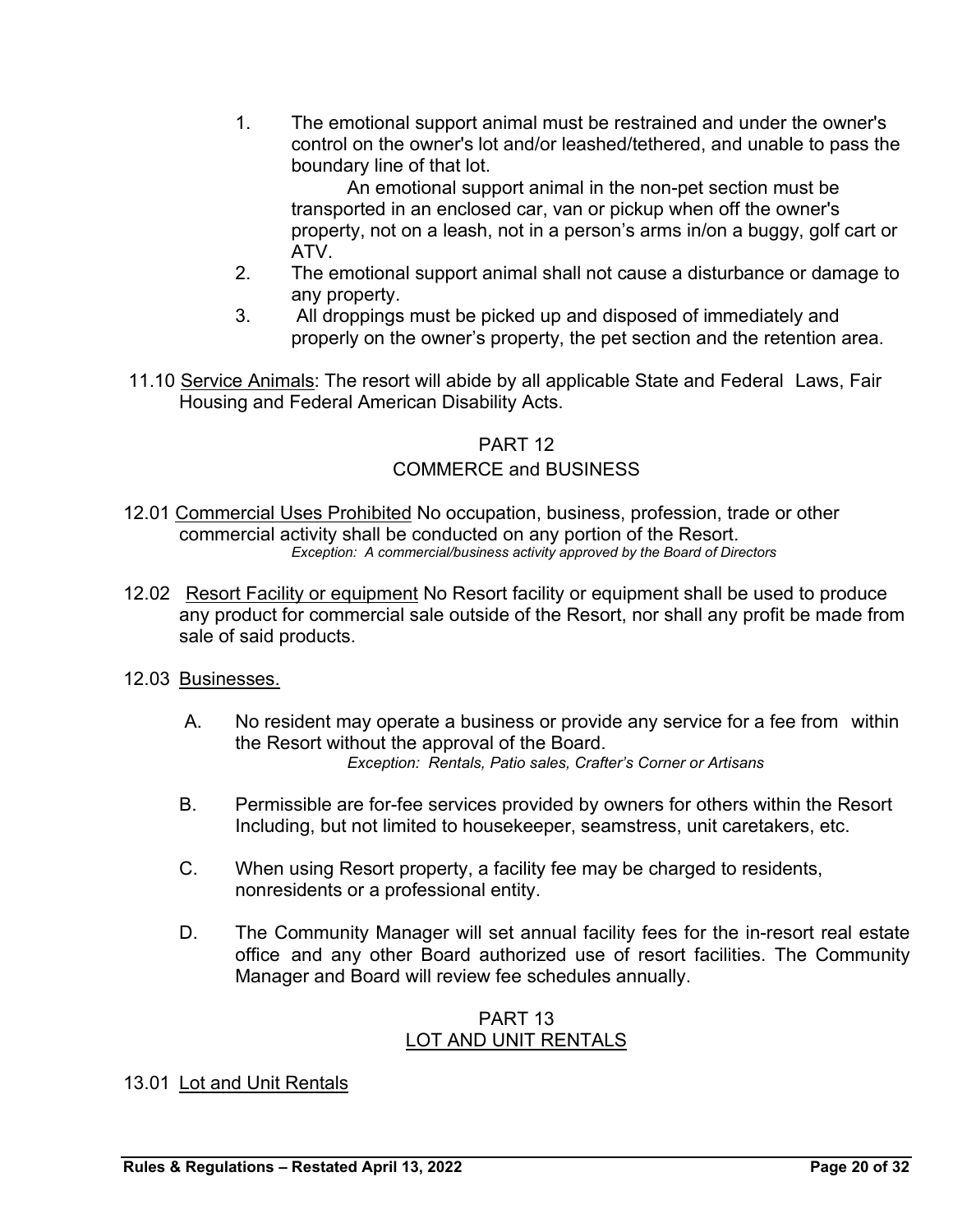- A. Notice to Owner and Nonowner Occupants:
	- 1. No owner shall allow that owner's Unit/lot to be occupied by persons other than the owner and the owner's immediate family, without first notifying the proposed nonowner occupant in writing, that the right to occupy the unit/lot upon is contingent upon observing all provisions of the Resort's Governing Documents.
	- 2. The owner shall advise the nonowner occupant that prior to moving into or onto a unit/lot, that they must register at the office, read the Renter/Guest Guidelines and sign the Renter Agreement agreeing to abide by all of the Governing Documents.
	- B. No owner shall lease or allow a unit/lot to be occupied by a nonowner occupant, for temporary lodging, vacation lodging or transient purposes or for a term of less than twenty-eight (28) days.
	- C. No owner shall lease a unit/lot during the months of June, July and August.
	- D. At least ten (10) days before commencement of the lease term the owner shall provide the Resort the following information:
		- 1. the commencement date and expiration date of the lease term;
		- 2. the names of each of the nonowner occupants and any other adult who will reside in/on the unit/lot during the lease term;
		- 3. the address and telephone number at which the owner can be contacted by the Resort during the lease term;
		- 4. the name, address and telephone number of a person whom the Resort can contact in the event of an emergency involving the unit/lot;
		- 6. a government issued identification that bears a photograph and that confirms the tenant meets the age restriction requirements.
	- E. No nonowner occupant may sublease a unit/lot.
	- F. Noncompliance with the obligations herein may result in a fine.
- 13.02 Action by the Resort. Any breach of these rules by nonowner occupants or any Guests of the nonowner occupant shall entitle the Resort to initiate all available action in the name of the Resort or in the name of the owner, or both, to enforce the Governing Documents and the lease, including the termination of nonowner occupant' privileges.
- 13.03 Cost of Action by Association. In the event the Association institutes any legal action or takes other action to enforce Part 5 of the CC&Rs or any Governing Document relative to this section, said action will be against the owner and the costs and expenses of said action, including attorney's fees, costs and expenses, shall be paid as determined by the court or negotiated settlement.

Any judgment against an owner shall be deemed an Assessment and secured by a lien against the owner's unit/lot, as provided herein for Assessments.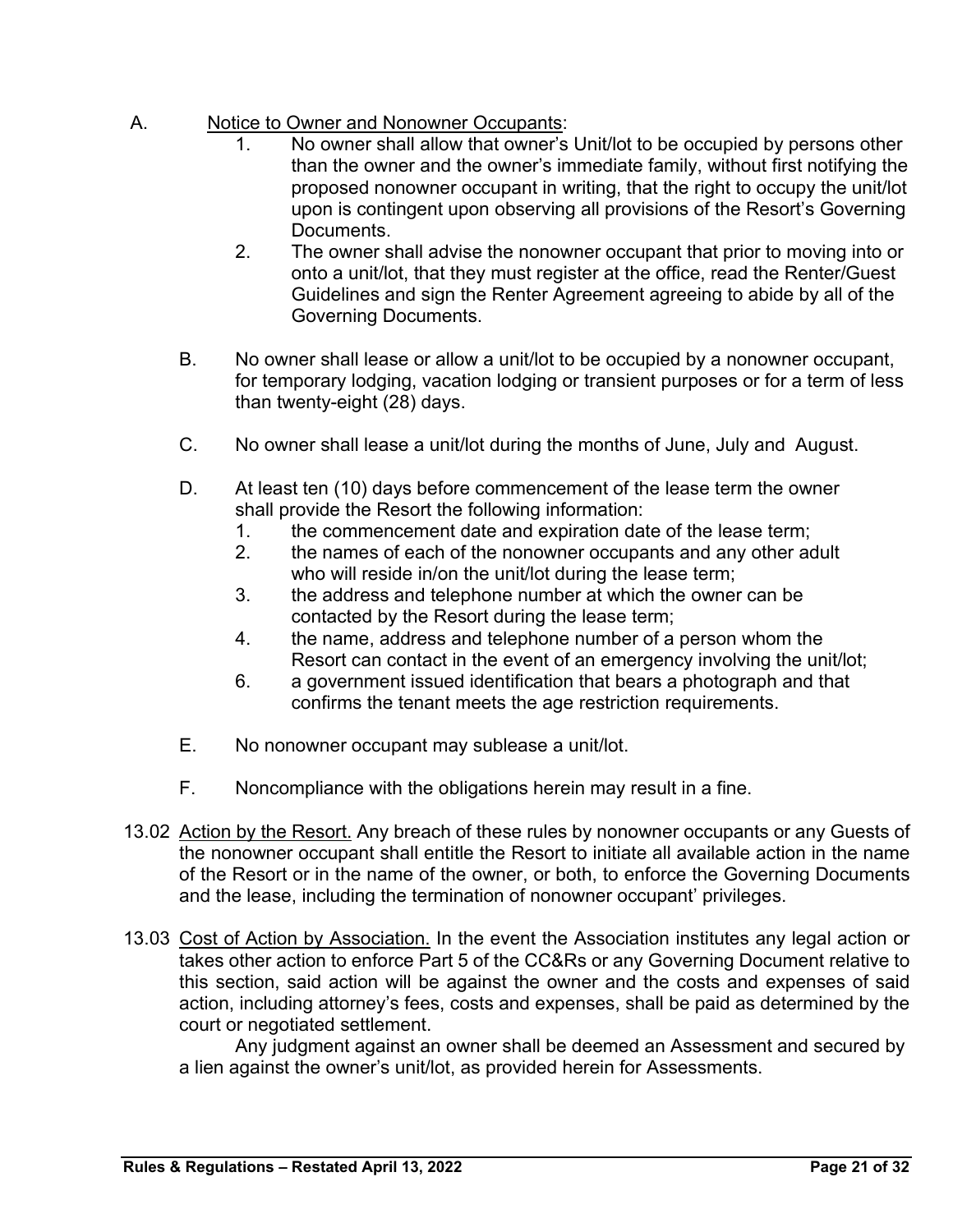#### PART 14 RESORT EMPLOYEES

14.01 Resort Employees Resort employees are employed to perform Resort duties that benefit everyone. They are prohibited from performing ANY work or tasks for a resident during regular working hours.

In emergencies or when authorized by Management.

#### PART 15 APPROVED ARC PERMIT REQUIRED FOR EXTERNAL UNIT/LOT CHANGES

- 15.01 ARC Permits.
	- A. If planning to make ANY change or add anything on a lot, the outside of a residence or a building the owner MUST:
		- 1. obtain a Permit from the ARC office.
		- 2. complete the information requested on the Permit form.
		- 3. submit the completed Permit form to the ARC office for approval. A filled in permit does not allow proceeding with a project until approved and signed by an ARC member and either the Community Standards Coordinator or the Community Manager -- or by two (2) ARC members if the Community Standards Coordinator and Community Manager are not available.
	- B. PRIOR to starting ANY exterior project any Vendor being used must be on the Resort's Approved Vendors list.

*Exception: If the lot owner certifies they are doing their own work and no Vendor will be involved. If the owner later determines a Vender will be needed during their project, a new ARC Permit must be applied for and the Vendor must be* 

*on the Resort's Vendor List before continuing the project.*

C. ARC approval is based on current regulation in the Design Guidelines that can be found at:

*https://goldenvistaresort.nabrnetwork.com/files/3803/dyn118740/Design-Guidelines-Restated\_Feb-4-2020.pdf*

- D. Approval may take several days; therefore, immediate action should not be expected.
- E. Any delivery made or any project begun without authorization is subject to removal at the owner's expense and subject to fines.

#### 15.02 Advance ARC Approval Required.

- A. Advance ARC Approval Required. You MUST HAVE an APPROVED Permit signed by ARC BEFORE beginning any exterior modification or project. Including, but not limited to, the following items:
	- ANY ANTENNA
	- awning
	- deck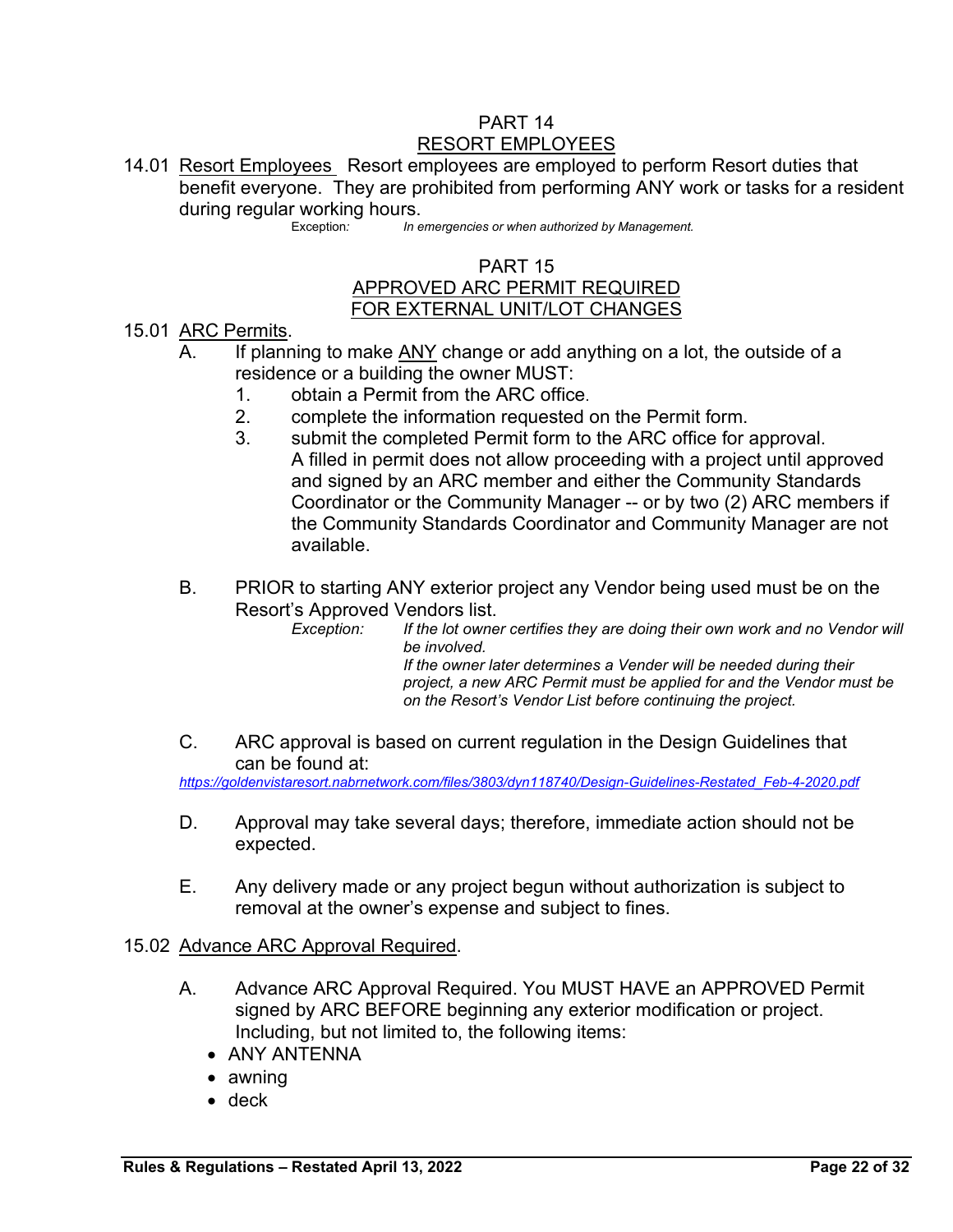- $\bullet$  fence
- $\bullet\,$  propane tank
- paint
- pavers
- stairs
- water softener
- window external coverings/treatments
- B. You MUST HAVE an APPROVED Permit BEFORE beginning any modification to a lot structure or landscape. A detailed, approved permit must have two signatures – an ARC member and either the Community Standards Coordinator, the Community Manager -- or two (2) ARC members if the CSC and CM are unavailable. The signed Permit must be in an owner's possession before:
	- 1. delivery of a Park Model.
	- 2. delivery or construction of a shed or storage building.
	- 3. modification to or on a lot.
	- 4. addition to any structure on a lot.
	- 5. commencing to construct or modify any fence, paving or landscaping.
	- 6. making any modifications, painting or repairs to the exterior of any residence or structure.

#### PART 16 EASEMENTS AND SETBACKS

- 16.01 Easements.
	- A. Utility Easements are the final four (4) feet along the rear lot line.
		- 1. Permanent structures ARE NOT allowed within the easement pursuant to the City's building code and the easement holder.<br>*Exception:* ARC approved HVAC units that extend into the four (4)
			- *Exception: ARC approved HVAC units that extend into the four (4) foot Easement on the rear lot line.*
		- 2. Any damages to utilities, utility facilities or connections caused by a resident, nonowner occupant, guest or visitor on an easement will be the financial responsibility of the lot owner. Fines may apply.

B. Drainage Easement – see CC&Rs 3.24

https://goldenvistaresort.nabrnetwork.com/files/3803/dyn118740/CCR-3-31-2017-Recorded.pdf

- 16.02 Setbacks. A setback of three (3) feet along the sides, and five (5) feet from the front.
	- A. Setback uses requiring an ARC permit are:
		- 1. Adding concrete or asphalt without an ARC permit.
		- 2. Placing bricks or paving stones on other than dry ground or sand.
	- B. Prohibited setback uses are:
		- 1. Permanent structures.
		- 2. Placement of a park model, a RV or an extension of either into the setback.
		- 3. Driving or parking any vehicle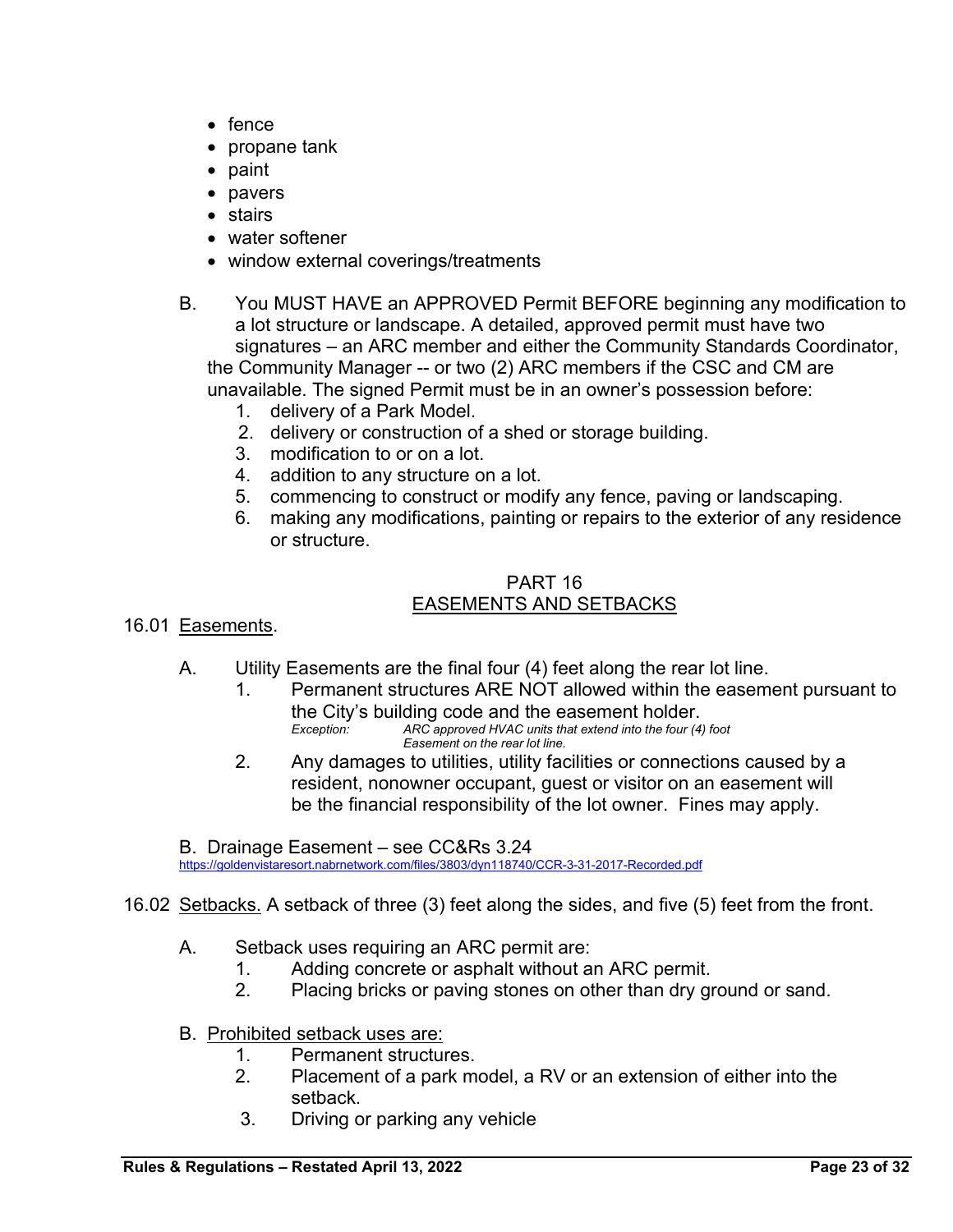- Exception*: Parking a golf cart, motorcycle or ATV on setbacks between lots is allowed only when an agreement has been reached between the lot owners. It must be removed if permission is rescinded.*
- C. Removal. If any item placed on or over a setback must be removed by the Resort, it will be removed at the owner's expense. Fines may apply.

## PART 17 RESIDENCES

 $17.01$  Residences AZ § 33-2102 https://www.azleg.gov/viewdocument/?docName=https://www.azleg.gov/ars/41/04001.htm and CC&Rs #1.16 A residential unit may be:

#### A. A Park model:

- 1. is built on a single chassis, originally mounted on wheels that is placed upon piers.
- 2. It cannot be self-contained and designed to be connected to utilities necessary for operation of installed fixtures and appliances.
- 3. the living area cannot be less than three hundred twenty (320') square feet and not more than four hundred (400' square feet.
- 4. must connect to the utilities associated with the lot it occupies.
- 5. must have ARC approval before entering the Resort.
- 6. color must be approved by ARC before bringing into the Resort.<br>Excluded: Mobile Homes and Mini/tiny homes Mobile Homes and Mini/tiny homes
- B. A Recreational Vehicle Only one recreational vehicle per lot is permitted. A motorhome,  $5<sup>th</sup>$  wheel or travel trailer used as a residence in the Resort must:
	- 1. be self-contained and equipped with an RVlA approved sewer trap and vent.
	- 2. have regulation utility connections for external hook-up (including a screw-type sewer hose and adapter).
	- 3. meet Federal, State, County and City requirements and recreational vehicle codes (RPTIA & RVIA labels and Arizona Certificate seals).
	- 4. be inspected and approved by ARC, the Community Manager or the Community Standards Coordinator before being placed in the Resort.
	- 5. contact the Main Desk to register and obtain RV permit forms and additional information.
	- 6. not be over ten (10) years of age and will not be accepted unless approved by the Community Manager and each subsequent year by ARC.

Skirting is recommended for recreational vehicles that remain in the Resort year around, and must be approved by ARC.

- C. Placement. A recreational vehicle must be backed onto the lot with the doorway(s) facing into the parking area. Unless ARC or the Community Manager determines otherwise, proper placement requires:
	- 1. a setback of five (5) feet from any portion of the residence vehicle other than the trailer tongue to the front of the lot line.
	- 2. a minimum setback of three (3) feet from any portion of the residence, a slideout or awning on either side.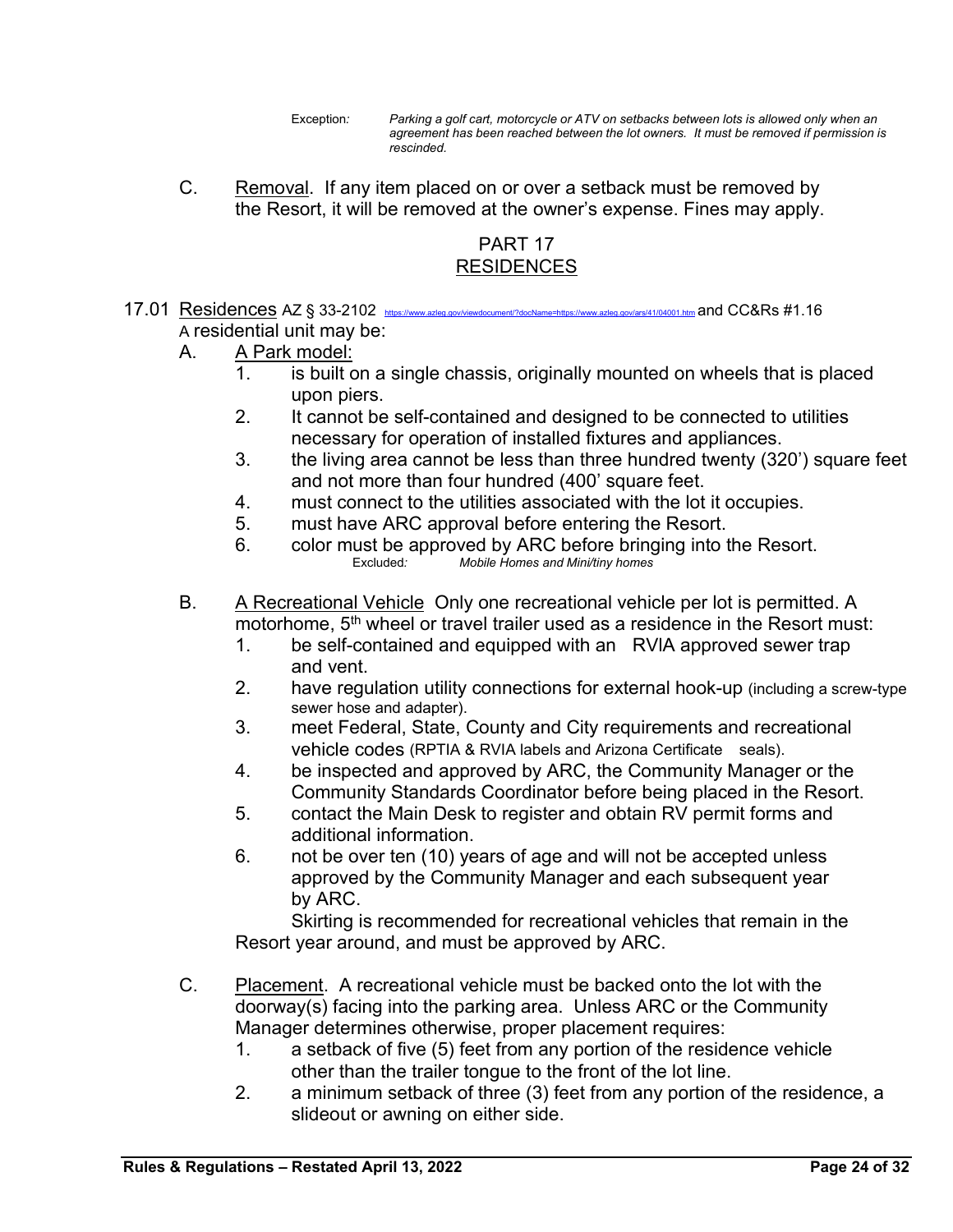- 3. four (4) feet from the rear lot line.
- D. Hook Ups. All hookups must be properly attached to the receptacles provided and associated with the specific lot the recreational vehicle will occupy, in accordance with the City of Apache Junction building codes or manufacturer's specifications.
- 17.02 Prohibited Lines and Ropes. It is prohibited to connect any lines, clothes-lines, wires, ropes or sunshades/awnings between or to another recreational vehicle, park model, water risers, electrical pedestals, trees, landscape items and/or a Resort external wall.
- 17.03 Wheel Covers. Wheel covers not commercially produced must have ARC approval. The covers should be kept in good repair and not be held in place with unsightly items.
- 17.04 Prohibited Residence Vehicles. Vehicles not permitted as a residence include:
	- A. mobile homes.
	- B. mini/tiny homes
	- C. tents, tent trailers and vans.
	- D. converted school buses or trucks.
	- E. pickup/truck-mounted campers.
	- F. any vehicle which, in the opinion of ARC or the Community Manager detracts from the intent, purpose or general appearance of the Resort.
	- G. minimum recreational vehicle length allowed in the Resort is twenty-one (21) feet as defined by Manufactures specifications.
	- H. maximum length of a recreational vehicle must fall within the setback and easement requirements defined in the Design Guidelines.

#### PART 18 ENFORCEMENT POLICY

18.01 Authority and Intent. The Board and Community Manager shall have the right, but not the obligation to enforce any current Rules and Regulations and the provisions of the current CC&Rs. Any enforcement action shall be in accordance with the procedures listed in CC&Rs Part 12 Enforcement". https://goldenvistaresort.nabrnetwork.com/files/3803/dyn118740/CCR-<br>7-Recorded.pdf 3-31-2017-Re

The Board intends to follow the procedures set forth herein, but reserves the right, in its sole and absolute discretion, to vary from the procedures set forth herein due to the unique circumstances of situations to help ensure that only reasonable fines and enforcement measures are used.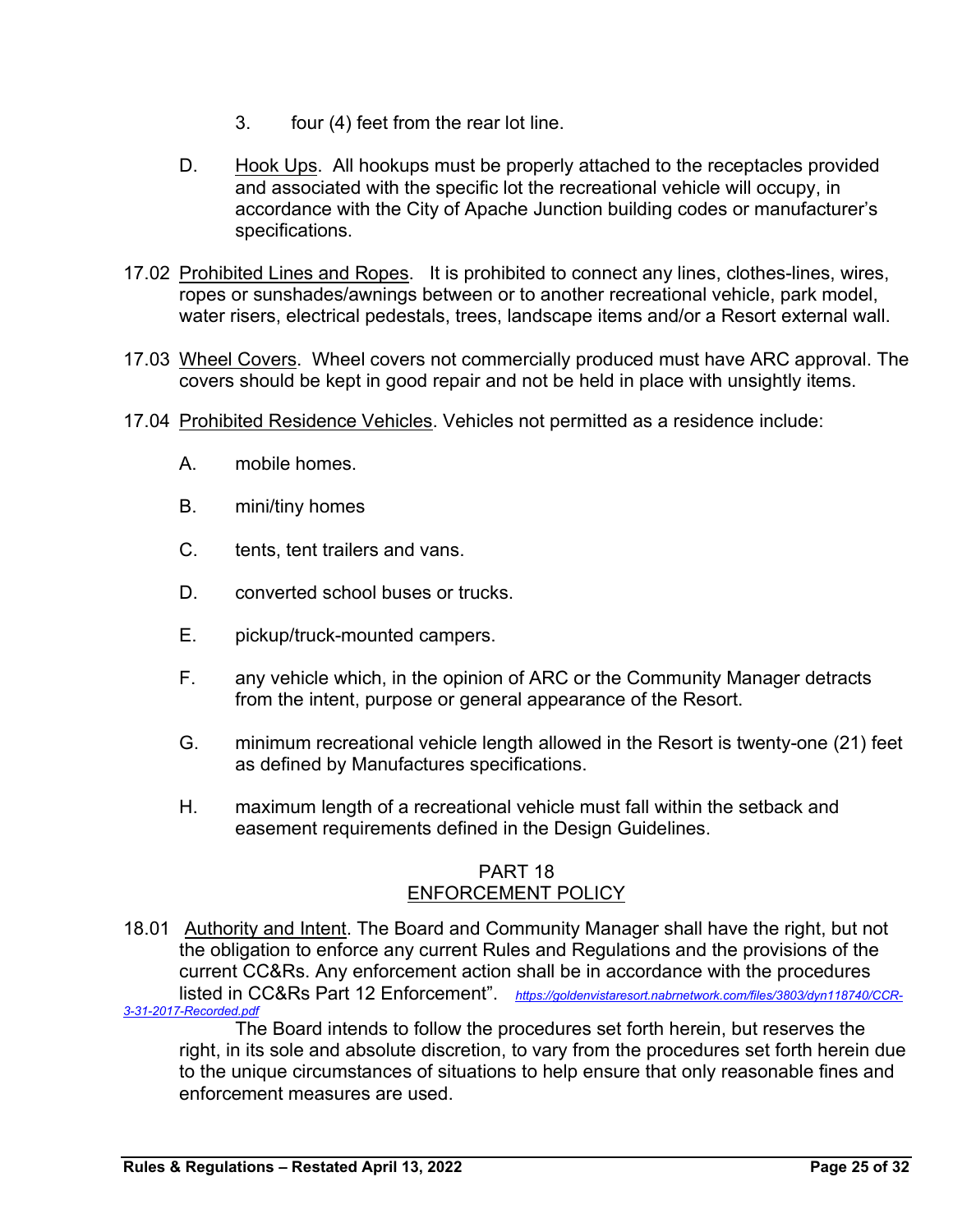Without limiting the generality of the foregoing, the Board of Directors reserves the right to impose fines in the amounts in excess of those set forth in the fine schedule of this Violation Policy.

This Violation Policy is in addition to any and all other remedies provided for by laws of the State of Arizona and the CC&R Declaration and any amendments thereto and the use hereof does not inhibit the Resort exercising any other rights of enforcement. In addition, and at any time, the Board of Directors may seek legal action to remedy the violation.

#### 18.02 Violation Notices.

- A. First Notice. An initial notice of the violation shall be hand delivered to the owner or sent via USPS or email requesting compliance within the time set forth in the letter. The first notice shall include:
	- 1. The nature of the violation and the provision of the Governing Document(s) violated.
	- 2. The date the violation occurred and/or was observed.
	- 3. A date for correction of the violation, which will typically be fourteen (14) days, following receipt of the 1st Notice except in the case of recurring violations.
	- 4. If applicable, the Board's intent to levy a fine against the owner.
	- 5. A statement advising the owner of the opportunity to be heard with respect to the violation and the timeframe (at least ten (10) days after the notice was sent) to contact the Resort, in writing, to request a hearing within ten (10) days after the notice was received.
	- 6. A statement advising the owner of how the owner may contest the violation.
	- 7. A statement advising the owner of their right to petition for an administrative hearing with the Arizona Department of Real Estate in regard to the violation.
- B. Second Notice. If the violation still exists after the time-frame for compliance, or re-occurs within a six (6) month time period, a second notice may be sent to the owner via Registered mail, return receipt requested, requesting compliance within the time set forth in the letter.

If the violation is a re-occurrence, the notice shall contain information required to be provided with the first notice.

C. Subsequent and/or Continuing Violations. If the violation still exists after the timeframe for compliance in the second notice, or reoccurs within a six (6) month time period after the second notice, subsequent violation notices can be sent, and/or additional Fines can be imposed under the same requirements set forth above.

In addition, and at any time during this process, the Board shall have the right to remedy the violation and/or take legal action. If legal action is taken, the Board will pursue the cost of such action, including attorney's fees, from the owner to the extent allowed by the CC&Rs and/or Arizona Revised Statutes.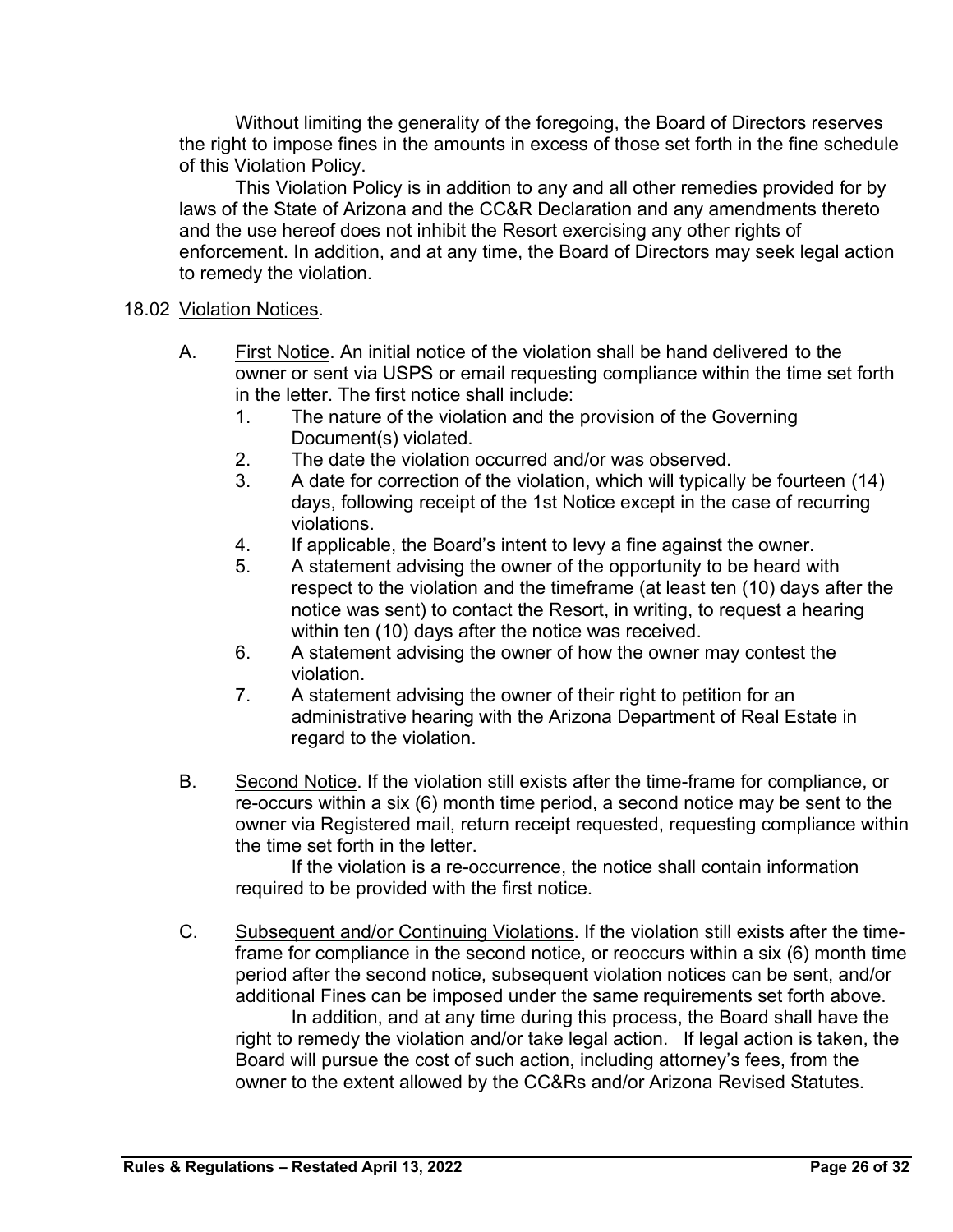- D. Attorney's Fees. If the Board, in its sole discretion, determines that attorney involvement is appropriate for enforcement of the Rules and Regulations or the CC&Rs, the attorney's fees associated with enforcement shall be included as part of the fines charged against the owner.
- 18.03 Violation Hearing and Appeal Process. When a violation notice is sent to an owner, the notice includes [1] a statement notifying the owner that they have the right to a hearing on the proposed fine and/or to appeal the Resort's finding of a violation [2] a hearing request or appeal must be sent within ten (10) days of receipt of the violation notice.

When an owner wants a hearing on a proposed fine and/or to appeal a violation, written notice must be sent to the Community Manager requesting a hearing on fines and/or to appeal the violation.

- A. An owner's request for an appeal and/or hearing must be received within the ten (10) day deadline stated in the violation notice.
- B. If requested by the deadline, a hearing will be granted, and a reasonable effort will be made to schedule the hearing at a time convenient to both the Board and the owner.

The owner will then be given written notice that the hearing and/or appeal is scheduled.

- C. The hearing and/or appeal shall be heard in executive session unless the owner requests that the hearing/appeal be held in open session.
- D. The Appealing owner will be asked to state their case and present any documentation that is applicable.
- E. Appeals may include demonstration of extenuating circumstances which support a reprieve or deviation from the Governing Document(s).
- F. Each Board Member will have the opportunity to ask the owner specific questions regarding the hearing and/or appeal.
- G. Upon completion of the question-and-answer period, the Board President will state that the hearing and/or appeal has been heard and the Board will make their decision in executive session.

The written notice of the Board's decision will be given to the owner within seven (7) business days.

H. All decisions of the Board are final and may not be further appealed.

If the appeal is denied and the violation is upheld, the owner must bring the violation into compliance within the time frame in the written notice.

An owner will be deemed to have waived their right to be heard if,

- 1. they do not request a hearing by the deadline.
- 2. they do not respond to the Resort's reasonable attempts to schedule a hearing.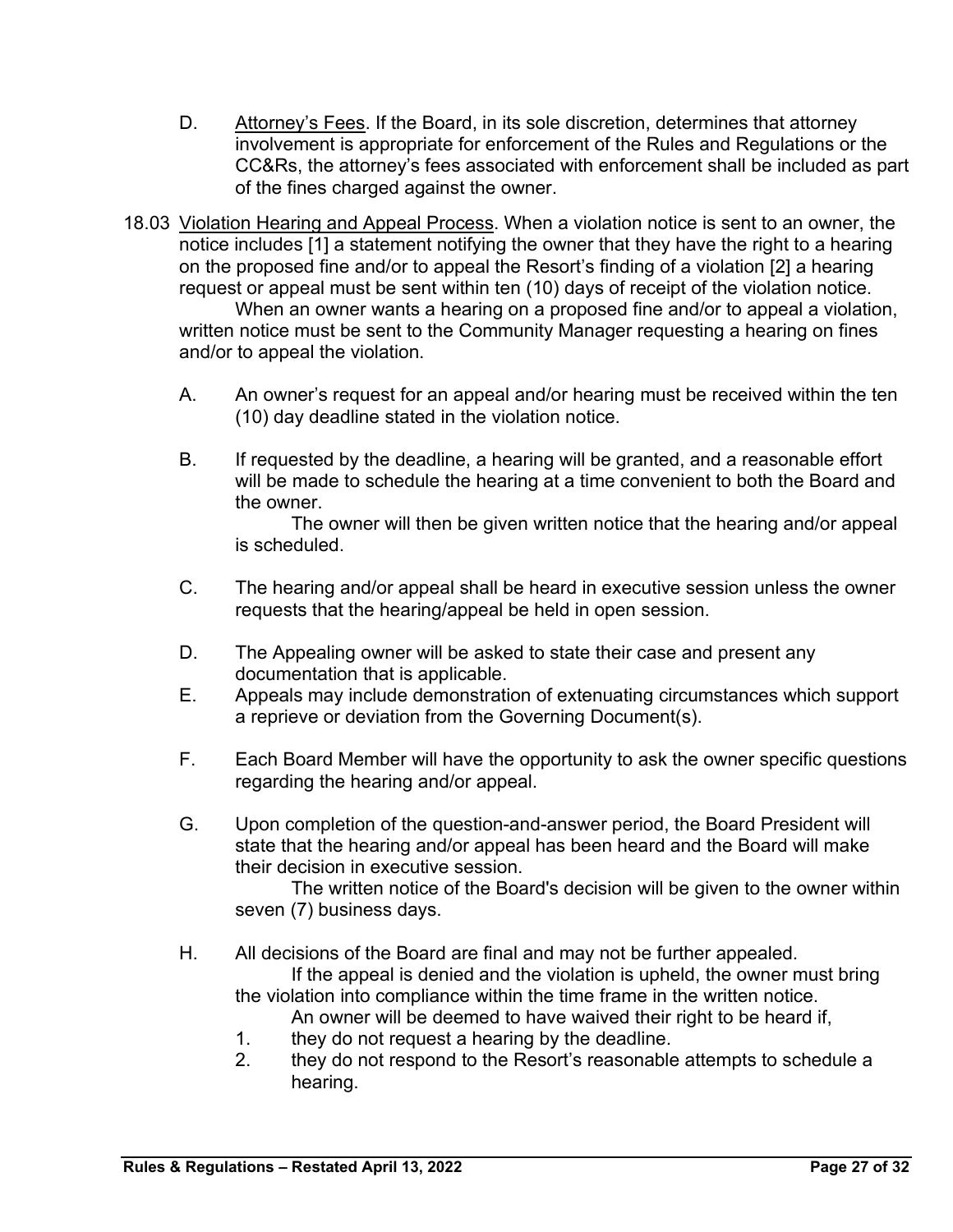- 3. if, after a hearing is scheduled, they do not attend the scheduled hearing or provide at least forty-eight (48) hours' notice of their inability to do so.
- 4. if an owner waives the right to be heard, the Board will make a decision regarding a fine based on the information it has.
- 18.04 Fines. A fine may be imposed after the hearing or after the owner waives the right to be heard. Any fine imposed may be applied retroactively to the initial date of the violation.
	- A. The owner will be given written notice of the amount of any fines imposed and the due date for payment of such fines.
		- 1. The Board intends to impose fines generally in accordance the Fine Schedule in Section 18.05 for violations listed on this schedule.
		- 2. The Board reserves the right to vary from this schedule based on the nature and severity of the offense and the number and history of violations by the owner.
		- 3. The amount of the fines imposed by the Board shall range from \$10.00 to a maximum of \$500.00.
	- B. Once it has been determined by the Board that the violation is a continuing violation, the Board may impose reasonable continuing fines (such as daily, weekly or monthly fines) while the violation continues.

Those fines shall accrue until the owner notifies the Resort that the violation has ceased and the Board confirms that it has ceased.

- 18.05 Schedule of Fines. In addition to the fine amounts listed below, the Board may impose a fine in the amount of any attorney's fees incurred in Resort with enforcement of these Rules and Regulations or the R&Rs.
	- [1] Age and Underage Restriction Violations First Notice – \$100 Fine Second Notice - \$200 Fine Subsequent Notices - \$300 Fine Continuing Violations - \$300 Fine per week
	- [2] Trash Containers Violations First Notice – no Fine Second Notice - \$10 Fine per day left out Subsequent Notices - \$20 Fine per day left out
	- [3] Parking and Vehicle Violations First Notice – no Fine Second Notice - \$50 Fine Subsequent Notices - \$100 Fine Continuing Violations - \$50 Fine per day
	- [4] Landscaping Violations (Including Weeds)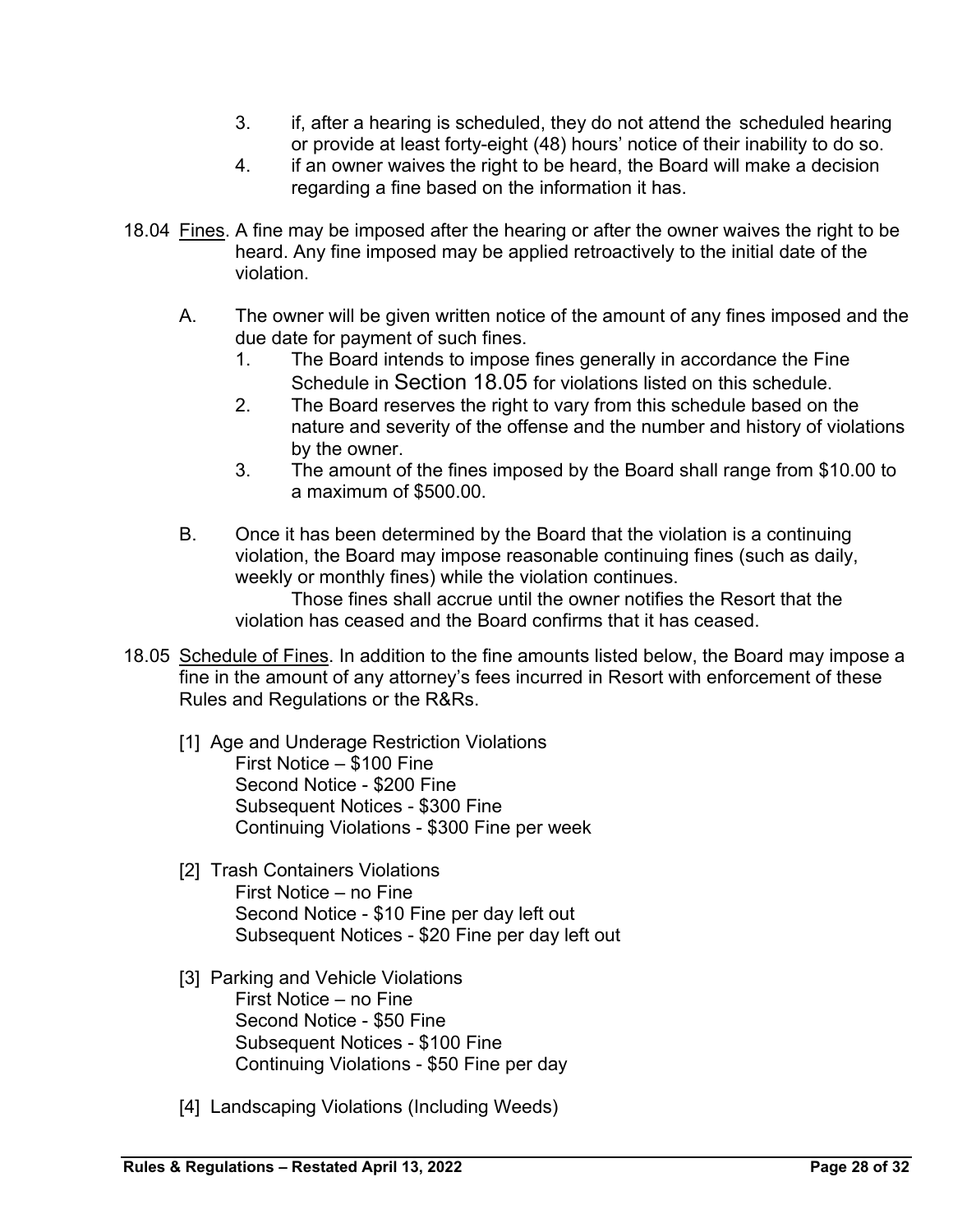First Notice – no Fine Second Notice - \$50 Fine Subsequent Notices - \$100 Fine Continuing Violations - \$100 Fine per week

- [5] Failing to Properly Maintain Structures or Vehicles on Lot (Includes Painting) First Notice – no Fine Second Notice - \$50 Fine Subsequent Notices - \$100 Fine Continuing Violations - \$100 Fine per week
- [6] Unapproved/Prohibited Items Placed/Stored on lot (Including Garbage) First Notice - minimum \$50 Fine Second Notice - minimum \$100 Fine Subsequent Notices - minimum \$250 Fine Continuing Violations - \$250 Fine per week
- [7] Commencing Addition or Modification to Existing Structure, or New Structure Without ARC Approval First Notice - minimum \$100 Fine Second Notice - minimum \$200 Fine Subsequent Notices - minimum \$350 Fine Continuing Violations - \$350 Fine per week
- [8] Trade, Business, or Solicitation Violation First Notice - minimum \$100 Fine Second Notice - minimum \$225 Fine Subsequent Notices - minimum \$375 Fine Continuing Violations - \$375 Fine per week
- [9] Animal or Animal-Related Violation No Injuries or Property Damage First Notice – no Fine Second Notice - \$50 Fine Subsequent Notices – \$100 Fine Continuing Violations - \$50 Fine per day
- [10] Animal Violations Causing Injuries to Person(s), Other Animal(s), or **Property** First Notice – minimum \$100 Fine Second Notice - minimum \$200 Fine Subsequent Notices - minimum \$300 Fine Continuing Violations - \$400 Fine per week
- [11] Sign Violations First Notice – no Fine Second Notice - \$50 Fine Subsequent Notices – \$100 Fine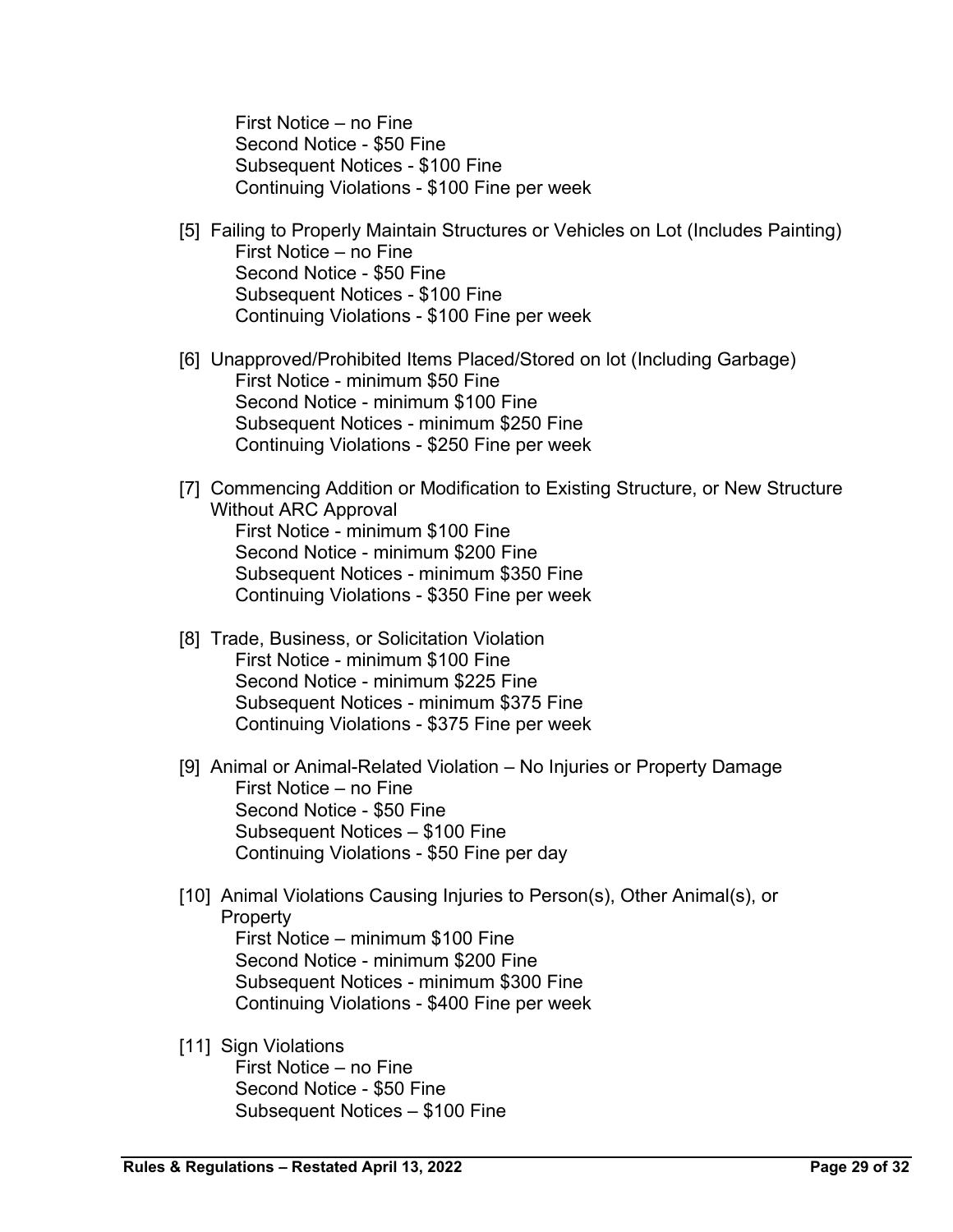Continuing Violations - \$50 Fine per day

- [12] Nuisance, Noise, and/or Light Violations First Notice - minimum \$50 Fine Second Notice - minimum \$100 Fine Subsequent Notices – minimum \$200 Continuing Violations - \$200 Fine per week
- [13] Unsafe Conditions (Including fires) First Notice – \$100 Fine Second Notice - \$200 Fine Subsequent Notices – \$300 Fine Continuing Violations - \$400 Fine per week
- [14] Harassment First Notice – \$100 Fine Second Notice - \$200 Fine Subsequent Notices – \$300 Fine Continuing Violations - \$400 Fine per week
- [15] Common Area Amenity Violations (Pool, Fitness Center, and all Amenities) First Notice - minimum \$50 Fine Second Notice - minimum \$100 Fine Subsequent Notices – minimum \$200 Fine Continuing Violations - \$200 Fine per week
- [16] Unauthorized transfer of Resort permits/passes. Revocation of all current permits/passes upon each occurrence. Offender must purchase new permit/pass following a revocation. First Offense – minimum \$50 Fine Second Offense – minimum \$100 Fine Subsequent offense - minimum \$250 Fine
- [17] Rental Period Violations First Notice – \$100 Fine Second Notice - \$200 Fine Subsequent Notices – \$300 Fine Continuing Violations - \$400 Fine per week
- [18] Prohibited Items placed in the restricted Golden Vista dumpster.

| First Notice -              | minimum immediate | \$100.00 Fine |
|-----------------------------|-------------------|---------------|
| Second Notice -             | minimum           | \$150.00 Fine |
| <b>Subsequent Notices -</b> | minimum           | \$200.00 Fine |
| <b>Continuing Notices -</b> | minimum           | \$250.00 Fine |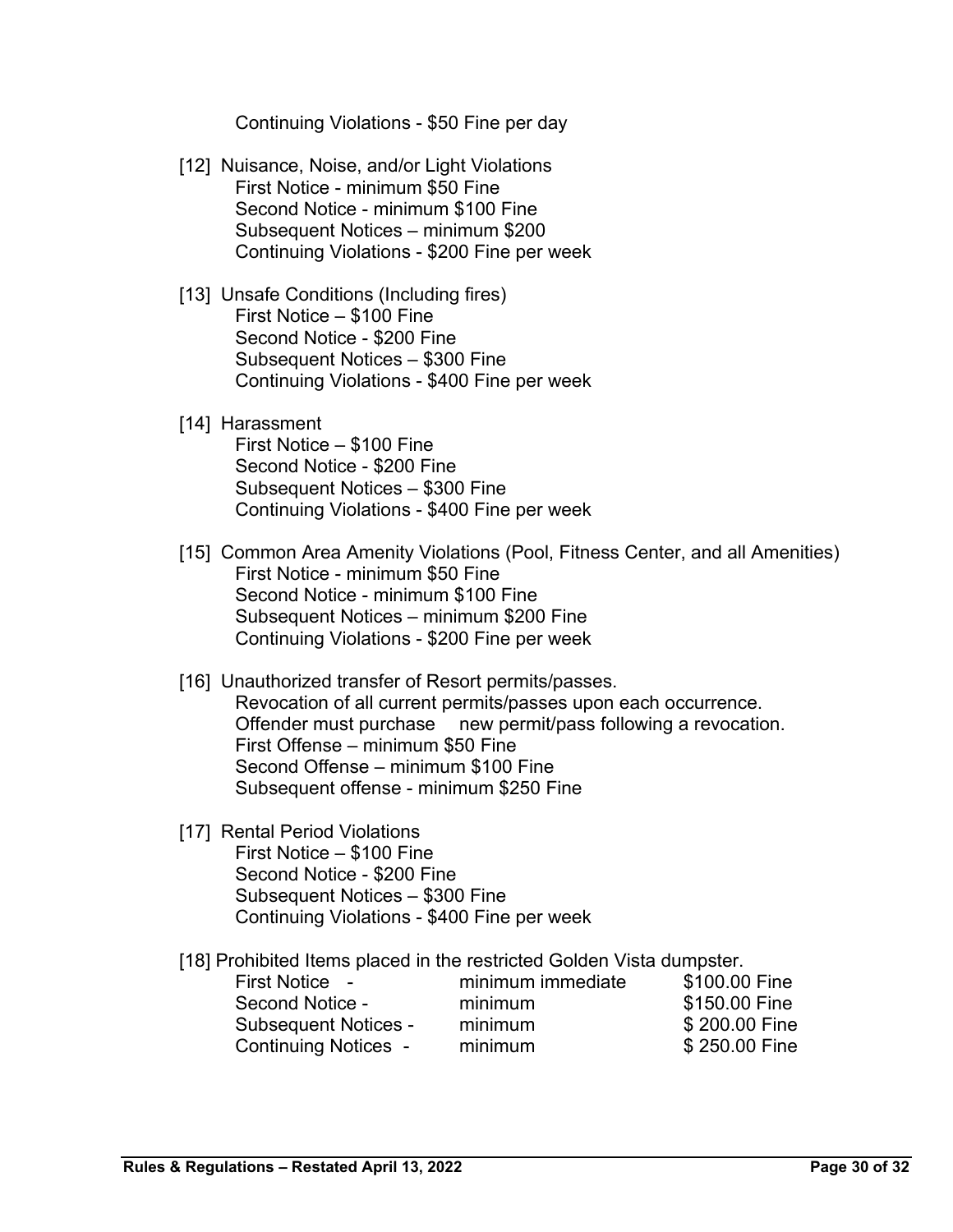18.06 Non-payment of Assessments Effective 1/1/2020, the current rule is https://goldenvistaresort.nabrnetwork.com/files/3803/dyn118740/Assessment\_Collection\_Policy2020.pdf

| in accordance with Arizona Statutes |                                        |  |
|-------------------------------------|----------------------------------------|--|
| $$33-1803$                          | https://www.azleg.gov/ars/33/01803.htm |  |
| \$33-1807                           | https://www.azleg.gov/ars/33/01807.htm |  |
| § 33-1256                           | https://www.azleg.gov/ars/33/01256.htm |  |

- 18.07 Criminal Activity. Any criminal act committed on Resort property will be promptly referred to the appropriate local law enforcement authority.
- 18.08 Resort Security. The Community Manager has the responsibility and authority to appoint or hire persons to carry out compliance, security and enforcement duties in accordance with the procedures recommended by ARC and the Security and Safety Committee and approved by the Board.

## PART 19 REQUEST FOR REASONABLE ACCOMODATIONS AND MODIFICATIONS

19.01 Purpose. The Resort has an obligation under the federal and state fair housing laws to make reasonable accommodations in rules, policies, practices, or services, when such accommodation is necessary to afford a disabled person equal opportunity to use and enjoy their dwelling, including the Resort's common area.

Furthermore, the Resort has a duty to allow owners and residents who are disabled to make reasonable modifications, at their own expense, to the common area and their lots, if such modification will allow the disabled person full use and enjoyment of their dwelling.

 The Community Manager addresses requests for reasonable accommodations and reasonable modifications. Therefore, please contact the Community Manager for further information if you have such a request

#### PART 20 DISPUTE RESOLUTION

20.01 Disputes In most cases disputes can be resolved by a meeting with the Community Manager.

Exception:

- [1] disputes between owners and nonowner residents,
- [2] disputes regarding violations,
- [3] the imposition of fines set out in Part 19 above.

Any resident of Golden Vista Resort should request a hearing as set out in 20.02 if involved in a dispute or disagreement with:

- A. other residents,
- B. management,
- C. club or organization
- D. the Board of Directors.